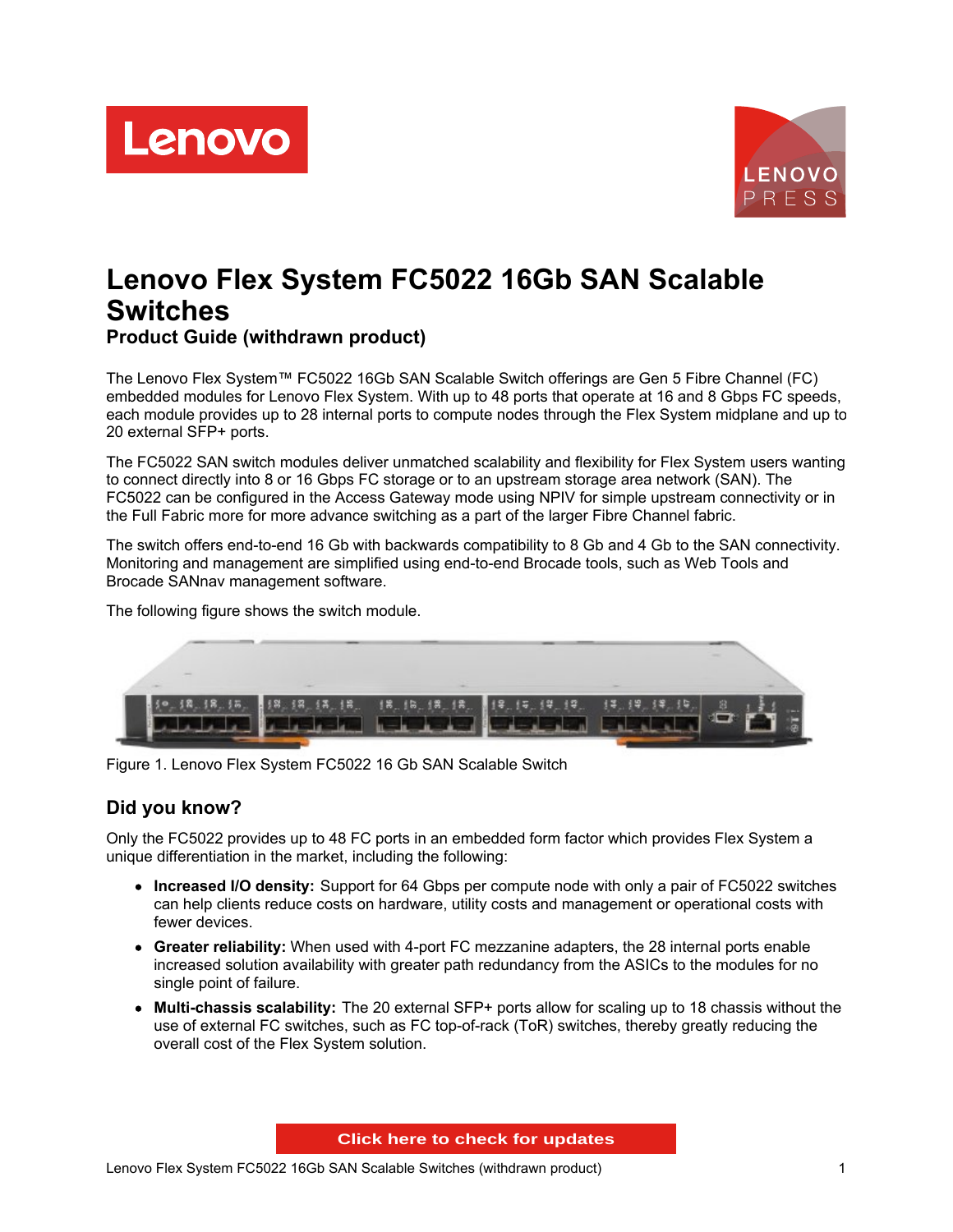## **Ordering information**

The part numbers to order the switch and optional upgrades are shown in the following table.

**Withdrawn**: All FC5022 models are now withdrawn from marketing.

| Part number     | <b>Feature code</b>           | <b>Description</b>                                               |
|-----------------|-------------------------------|------------------------------------------------------------------|
| <b>Switches</b> |                               |                                                                  |
| 88Y6374         | A <sub>1</sub> EH             | Lenovo Flex System FC5022 16Gb SAN Scalable Switch               |
| 00Y3324         | A3DP                          | Lenovo Flex System FC5022 24-port 16Gb SAN Scalable Switch       |
| 90Y9356         | A2RQ                          | Lenovo Flex System FC5022 24-port 16Gb ESB SAN Scalable Switch   |
| <b>Upgrades</b> |                               |                                                                  |
| 88Y6382         | A <sub>1</sub> EP             | Flex System FC5022 16Gb SAN Scalable Switch (Upgrade 1)          |
| 88Y6386         | A1EQ                          | Flex System FC5022 16Gb SAN Scalable Switch (Upgrade 2)          |
| 00Y3322         | A <sub>3</sub> HP             | Flex System FC5022 16Gb ISL/Trunking Upgrade                     |
| 7S0C0002WW      | <b>B3E2</b>                   | Lenovo B300/6505 S/W, Fabric Vision (Also supported on FC5022)   |
| 7S0C0003WW      | B <sub>3</sub> E <sub>3</sub> | Lenovo B300/6505 S/W, Extended Fabric (Also supported on FC5022) |

Table 1. Ordering information

The part numbers for the switches include the following items:

- One Flex System FC5022 16 Gb SAN Scalable Switch (12-port or 24-port , or 24-port with ESB )
- Two 16 Gb SFP+ optical transceivers (included with 24-port 16 Gb SAN Scalable Switch, part number 00Y3324)
- Documentation package

The part numbers for the Features on Demand upgrades include the following items:

- Features on Demand Activation Flyer
- Upgrade authorization letter

The switch does not include a serial management cable, however, Flex System Management Serial Access Cable, part number 90Y9338, is supported and contains two cables, a mini-USB-to-RJ45 serial cable and a mini-USB-to-DB9 serial cable, either of which can be used to connect to the switch locally for configuration tasks and firmware updates.

The FC5022 12-port and 24-port ESB SAN switch come without SFP+ media, which must be ordered separately to provide outside connectivity. The FC5022 24-port SAN switch (part number 00Y3324) comes standard with two Brocade 16 Gb SFP+ transceivers. Additional SFP+ can be ordered, if required.

The following table lists the supported SFP+ options.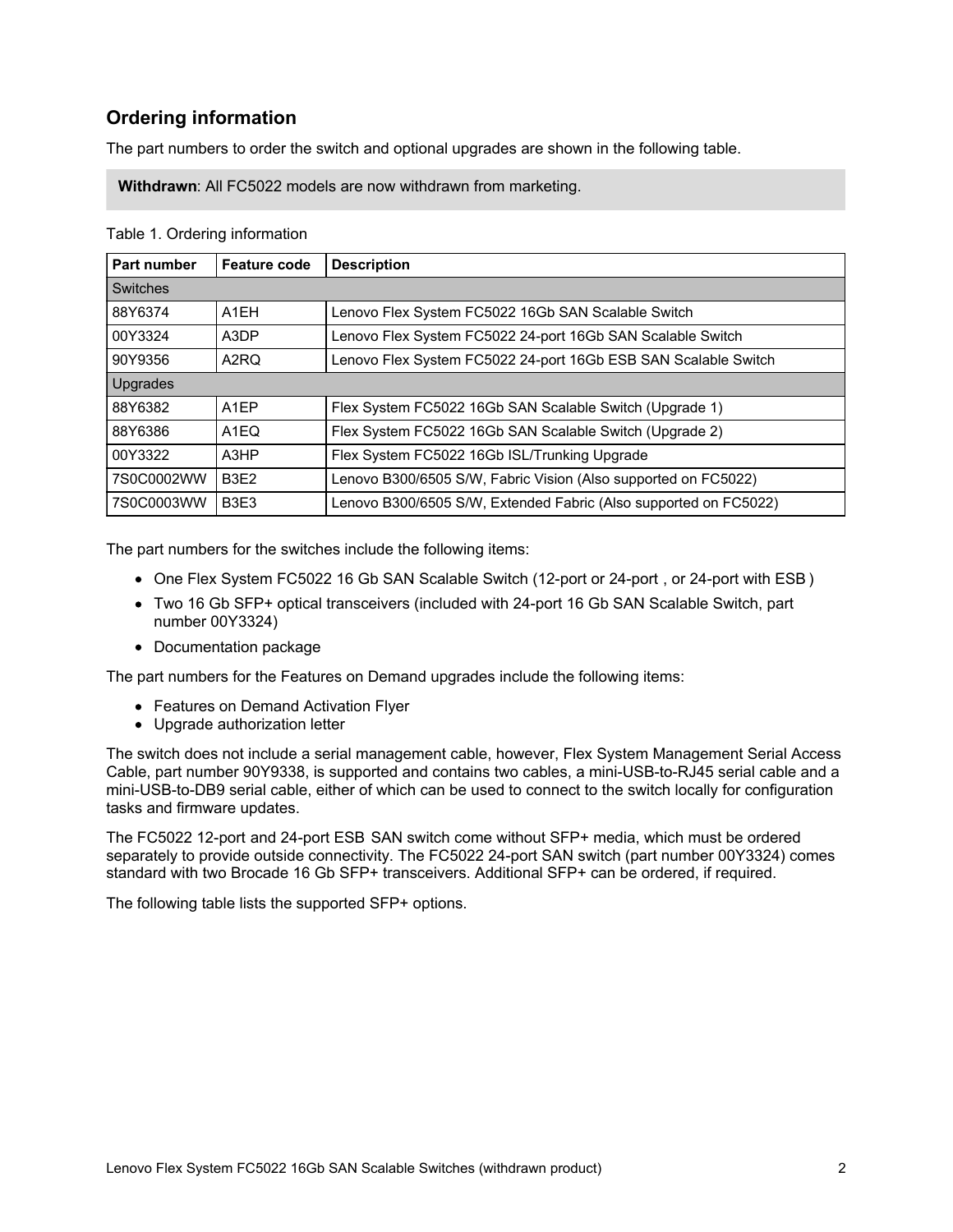| Part number | Feature code     | <b>Description</b>                                       |
|-------------|------------------|----------------------------------------------------------|
|             |                  |                                                          |
| 88Y6393     | A22R             | Brocade 16Gb SFP+ Optical Transceiver                    |
| 4M27A65411  | <b>BF64</b>      | Brocade Secure 16-Gb SWL SFP+ Transceiver                |
| 4M27A65412  | <b>BF65</b>      | Brocade Secure 16-Gb SWL SFP+ Transceiver 8-pack         |
| 00MY768     | ASK <sub>2</sub> | Brocade 16GB 10KM LW SFP Transceiver                     |
| 4M27A65413  | <b>BF66</b>      | Brocade Secure 16-Gb LWL SFP+ Transceiver (10 km)        |
| 4M27A65414  | <b>BF67</b>      | Brocade Secure 16-Gb LWL SFP+ Transceiver (10 km) 8-pack |
| 00MY770*    | ASK3*            | Brocade 16GB 25KM ELW SFP Transceiver                    |
|             |                  |                                                          |
| 88Y6416     | A2B9             | Brocade 8Gb SFP+ Optical Transceiver                     |
| 00MY764     | ASK0             | Brocade 8GB 10KM LW SFP Transceiver                      |
| 00MY766     | ASK1             | Brocade 8GB 25KM ELW SFP Transceiver                     |
|             |                  |                                                          |
| 00MN502     | ASR6             | Lenovo 1m LC-LC OM3 MMF Cable                            |
| 00MN505     | ASR7             | Lenovo 3m LC-LC OM3 MMF Cable                            |
| 00MN508     | ASR8             | Lenovo 5m LC-LC OM3 MMF Cable                            |
| 00MN511     | ASR9             | Lenovo 10m LC-LC OM3 MMF Cable                           |
| 00MN514     | <b>ASRA</b>      | Lenovo 15m LC-LC OM3 MMF Cable                           |
| 00MN517     | <b>ASRB</b>      | Lenovo 25m LC-LC OM3 MMF Cable                           |
| 00MN520     | <b>ASRC</b>      | Lenovo 30m LC-LC OM3 MMF Cable                           |

Table 2. Transceivers and cables

\* When using ELW SFPs over distances over 10 km, the Extended Fabric feature is required on a SAN switch to drive the maximum bandwidth over the extended links. The Extended Fabric feature is included in the FC5022 ESB switch module (part number 90Y9356). The ELW SFPs are supported on the FC5022 switch modules (part numbers 88Y6374 and 00Y3324) with the addition of the Extended Fabric license.

The following table provides a feature comparison by model for Flex System FC5022 switches.

Table 3. Feature comparison by model

| <b>Feature</b>                                                                | 24-port 16 Gb ESB<br><b>SAN switch</b> | 24-port 16 Gb SAN<br>switch | 16 Gb SAN<br>switch |
|-------------------------------------------------------------------------------|----------------------------------------|-----------------------------|---------------------|
| Number of licensed ports                                                      | 24                                     | 24                          | 12                  |
| Number of SFP+ included                                                       | 0                                      | $2 \times 16$ Gb SFP+       | $\Omega$            |
| Full fabric                                                                   | Included                               | Included                    | Included            |
| <b>Access Gateway</b>                                                         | Included                               | Included                    | Included            |
| Advanced zoning                                                               | Included                               | Included                    | Included            |
| <b>Enhanced Group Management</b>                                              | Included                               | Included                    | Included            |
| <b>Adaptive Networking</b>                                                    | Included                               | Included                    | Included            |
| <b>ISL Trunking</b>                                                           | Included                               | Optional                    | Optional            |
| Fabric Vision (Includes Advanced Performance<br>Monitoring and Fabric Watch)* | Included                               | Optional                    | Optional            |
| <b>Extended Fabrics</b>                                                       | Included                               | Optional                    | Optional            |
| Server Application Optimization                                               | Included                               | Not available               | Not available       |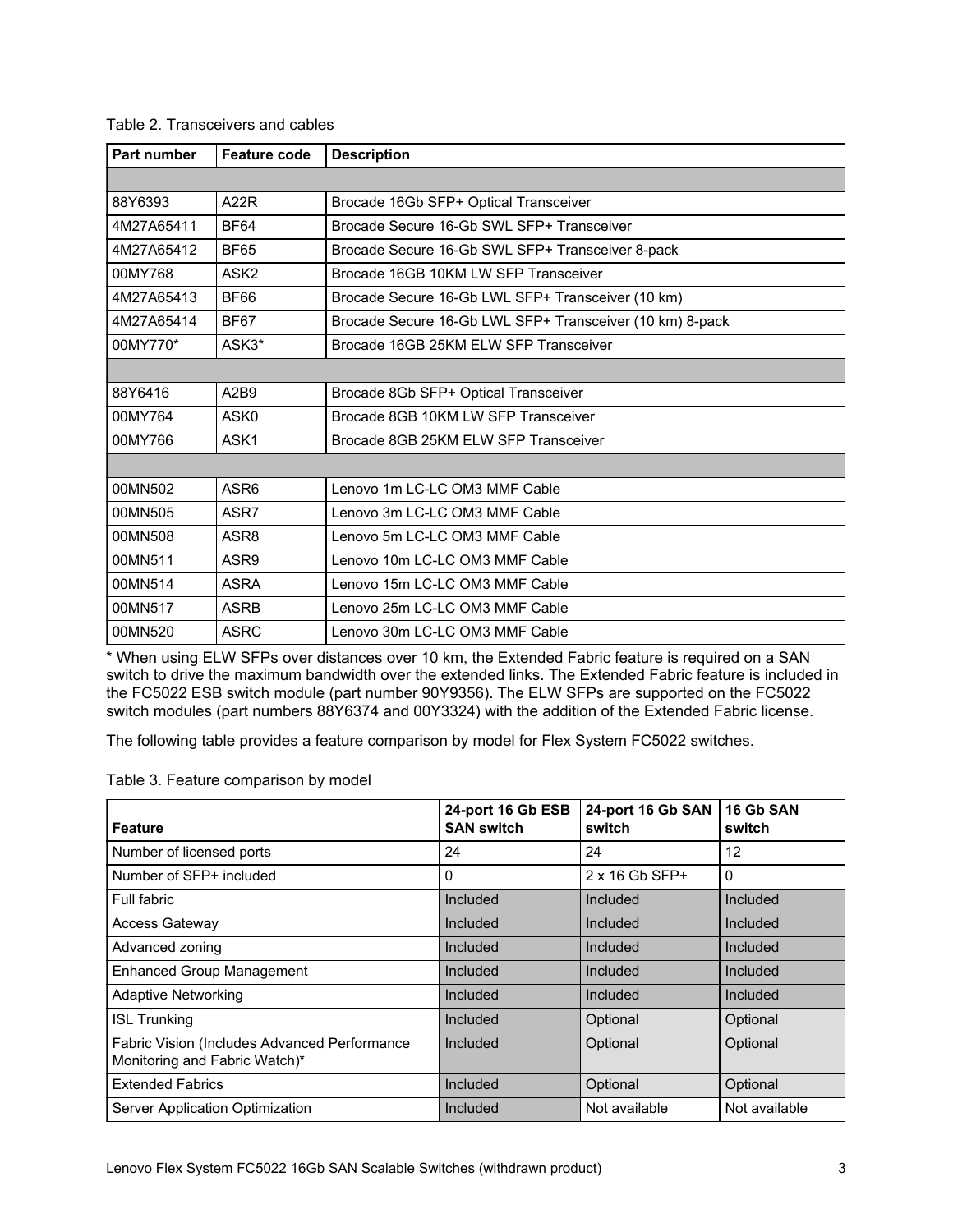\* With Fabric OS 7.2 and above, the Brocade Fabric Vision functionality is included with the 24-port 16 GB ESB SAN switch, but may not be displayed as an individual license key. The functionality may instead be displayed along with the Fabric Watch and Advanced Performance Monitoring license descriptions with the added verbiage "Fabric Vision Capable."

The following table provides compatibility information for the switch modules available thru Lenovo Features on Demand upgrades and Lenovo electronic key process.

The following optional features are available for non-Enterprise Software Bundle switches:

- ISL Trunking: Allows frame-based consolidation of up to 8 inter-switch links (ISLs) into fault-tolerant and load-balanced trunks with bandwidth of up to 128 Gbps.
- Fabric Vision includes capabilities like:
	- Monitoring and Alerting Policy Suite (MAPS): Provides a policy-based, fabric-wide threshold monitoring and alerting tool.
	- Flow Vision: Allows to identify, monitor, and analyze specific application flows.
	- Top Talkers: Provide real-time information about the top bandwidth-consuming flows passing through a specific port in the network.
- Extended Fabric: Extends Fibre Channel SANs beyond 10 km distance limitations for replication and backup at full bandwidth.

| <b>Upgrade options</b>                                                            | <b>Part number</b> | 24-port 16 Gb<br><b>ESB SAN switch</b> | 24-port 16 Gb<br><b>SAN switch</b> | 16 Gb SAN<br>switch |
|-----------------------------------------------------------------------------------|--------------------|----------------------------------------|------------------------------------|---------------------|
| <b>Feature on Demand upgrades</b>                                                 |                    |                                        |                                    |                     |
| Flex System FC5022 16Gb SAN<br>Scalable Switch-Upgrade 1 (12-ports)               | 88Y6382            | No.                                    | <b>No</b>                          | Yes                 |
| Flex System FC5022 16Gb SAN<br>Scalable Switch-Upgrade 2 (24-ports)               | 88Y6386            | Yes                                    | Yes                                | Yes                 |
| Flex System FC5022 16Gb<br><b>ISL/Trunking Upgrade</b>                            | 00Y3322            | No <sup>*</sup>                        | Yes                                | Yes                 |
| Electronic authorization licenses supported also on the FC5022 (Non-ESB switches) |                    |                                        |                                    |                     |
| Lenovo B300/6505 S/W, Fabric Vision<br>(Also supported on FC5022)                 | 7S0C0002WW         |                                        | Yes                                | Yes                 |
| Lenovo B300/6505 S/W, Extended<br>Fabric (Also supported on FC5022)               | 7S0C0003WW         |                                        | Yes                                | Yes                 |

Table 4. Upgrade compatibility

\* This feature is already included in the ESB bundle.

With Brocade's Dynamic Ports on Demand (DPOD) feature, ports are licensed in one of two methods: as they come online or as selected by the administrator. With the 16 Gb SAN switch, the first 12 ports reporting (on a first-come, first-served basis) on boot-up are assigned licenses. These 12 ports can be any combination of external or internal Fibre Channel (FC) ports. After all port licenses have been assigned, you can manually move those licenses from one port to another. Because this is dynamic, no defined ports are reserved except ports 0 and 29. The 24-port 16 Gb SAN switches have the same behavior; the only difference is the number of ports, which is 24.

The following table shows the total number of port licenses on the switch after applying compatible port upgrades.

**Note:** A maximum of one upgrade of each type (one Upgrade 1 and one Upgrade 2) is supported per one switch module. Upgrade 1 and Upgrade 2 can be applied independently of each other.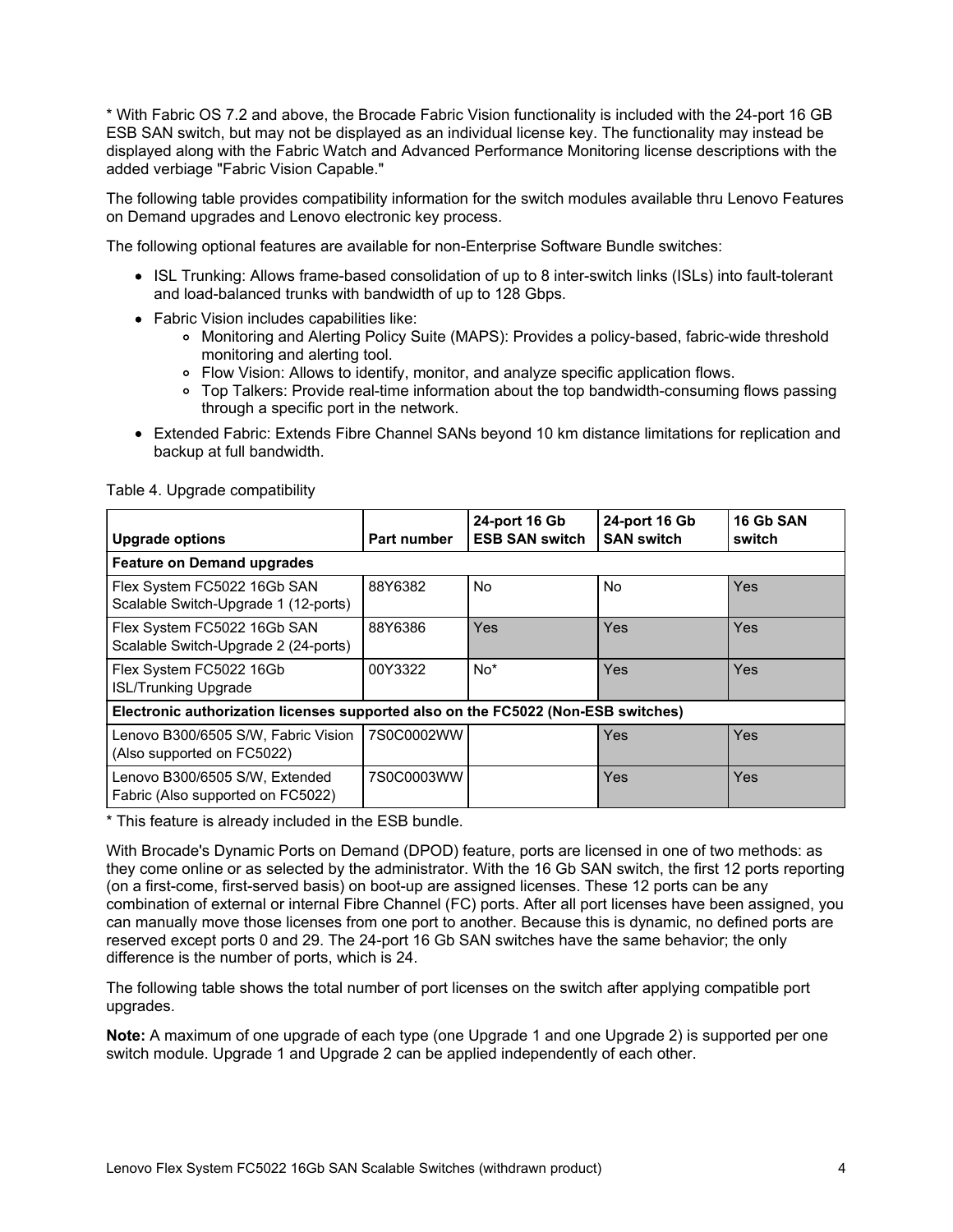Table 5. Ports on Demand upgrades

|                                                                          | <b>Total number of port licenses</b>   |                                             |                   |
|--------------------------------------------------------------------------|----------------------------------------|---------------------------------------------|-------------------|
| Ports on Demand upgrade                                                  | 24-port 16 Gb ESB<br><b>SAN switch</b> | 24-port 16 Gb SAN   12-port 16 Gb<br>switch | <b>SAN switch</b> |
| Included with base                                                       | 24                                     | 24                                          | 12                |
| Upgrade 1, 88Y6382 only (adds 12 port licenses)                          | Not supported                          | Not supported                               | 24                |
| Upgrade 2, 88Y6386 only (adds 24 port licenses)                          | $48*$                                  | 48*                                         | 36                |
| Both Upgrade 1, 88Y6382 and Upgrade 2,<br>88Y6386 (add 36 port licenses) | Not supported                          | Not supported                               | $48*$             |

\* With the dual-port FC adapters installed in compute nodes, up to 34 ports (14 internal, 20 external) can be utilized. The remaining 14 internal ports require use of the 4-port FC adapters in the server's ITE.

#### **Benefits**

The switches offer the following key benefits:

Exceptional price/performance for growing SAN workloads

The FC5022 16 Gbps switch delivers exceptional price/performance for growing SAN workloads through a combination of market-leading 1600 MB/sec throughput per port and an affordable highdensity, 12-port to 48-port form factor.

Enhanced server performance while using 16 Gb Gen 5 FC technology

Using 16 Gb FC adapters on the server and the FC5022 modules can help achieve the following server enhancements, even if 8 Gb FC storage is used:

- Up to 30-50% better virtual machine density and higher number of concurrent users due to increased storage bandwidth
- Up to 20-40% fewer servers required to support the workload specified
- Twice lower number and higher speed of inter-switch links required in scalable SANs
- o Higher reliability and availability of services due to fewer number of components used to build the solution
- Twice faster access to the business critical data
- Lower acquisition costs due to fewer number of systems and components
- o Shorten ROI time frame and decrease overall TCO with the efficient utilization of server resources and lower power, cooling, and management costs

See Lenovo Press paper "The Benefits of 16 Gb Fibre Channel in IBM Flex System Solutions" for details: <https://lenovopress.com/redp4921>

• Superior scalability for internal and external ports that reduces costs and increases availability

The FC5022 16 Gb switch is the only switch that provides up to 28 internal server facing FC ports, which allows the Flex System chassis to scale to 28 compute nodes in a single chassis (when using double density half-width compute nodes) that lowers the overall per-server cost of the solution. These 28 internal ports also enable greater path redundancy for ITEs using the 4-port FC mezzanine adapters. Additionally, the FC5022 offers an industry leading 20 external SFP+ ports that allows for multi-chassis scalability up to 18 chassis without the use of external FC switches, thereby greatly reducing the overall cost of the Flex Solution.

Accelerating fabric deployment and serviceability with Brocade ClearLink and Fabric Vision

Brocade ClearLink is a feature supported by the FC5022 16 Gb Switch that enables administrators to quickly identify and isolate 16 Gbps optic, port, and cable problems, reducing fabric deployment and diagnostic times. Brocade Fabric Vision Technology offers innovative diagnostic, monitoring, and management capabilities to help administrators avoid problems, maximize application performance, and reduce operational costs.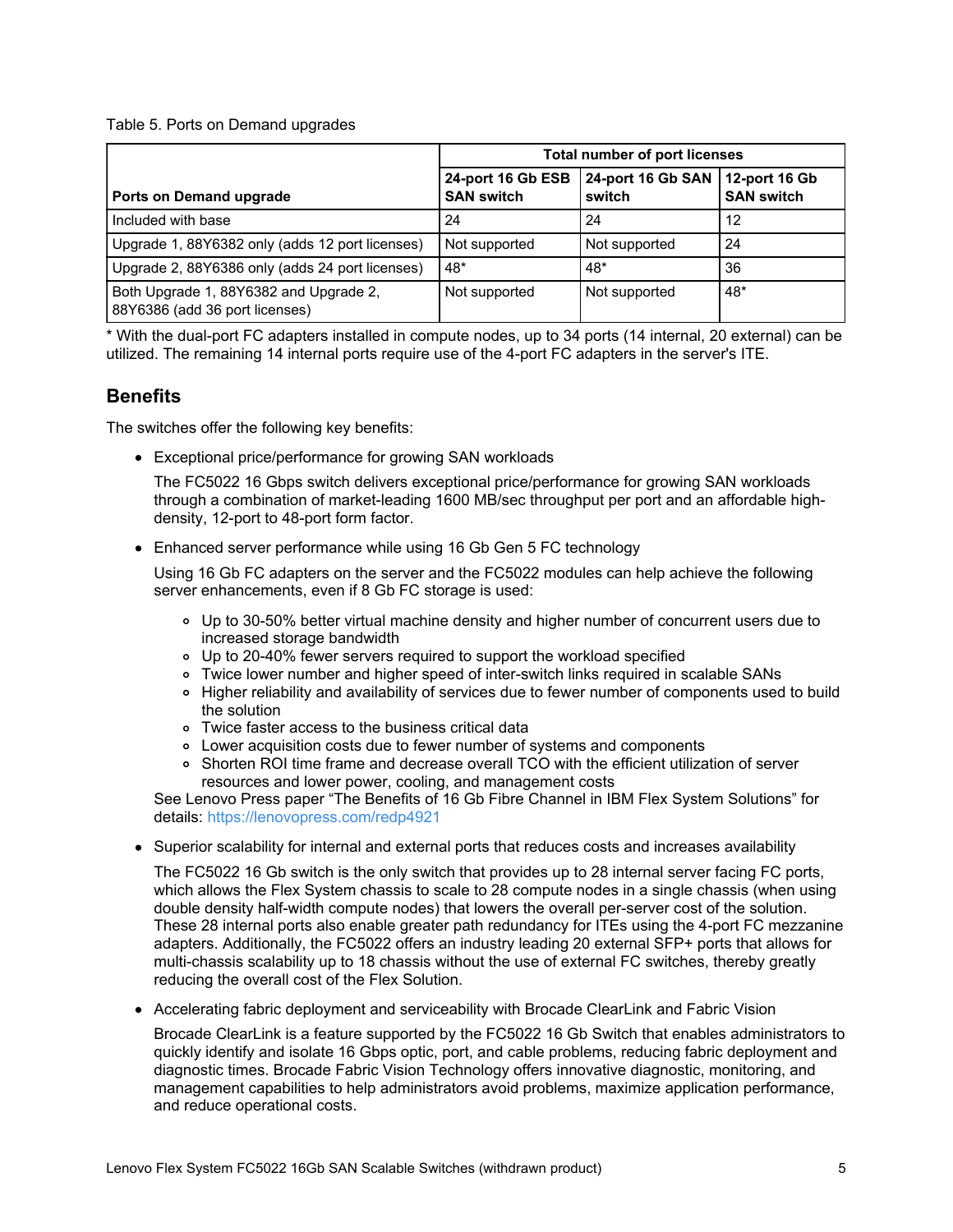A building block for virtualized, private cloud storage

The FC5022 16 Gb Switch supports multi-tenancy in cloud environments through VM-aware end-toend visibility and monitoring, Quality of Service (QoS), and fabric-based advanced zoning features. The FC5022 enables secure long distance extensions to virtual private or hybrid clouds with dark fiber support, as well as in-flight encryption and data compression.

Seamless integration with the existing Brocade fabric in Full Fabric mode

The FC5022 switch in Full Fabric mode provides native support for the advanced fabric features of the Brocade SAN fabric.

• Simplified interconnect to existing SAN environments with Brocade Access gateway (NPIV) operational mode

All models of the FC5022 16 Gb Switch can be deployed as an Access Gateway, which simplifies fabric topologies and heterogeneous fabric connectivity. Access Gateway mode utilizes N\_Port ID Virtualization (NPIV) switch standards to present physical and virtual servers directly to the core of SAN fabrics. This makes it transparent to the SAN fabric, greatly reducing management of the network edge. The FC5022 Scalable Switch in Access Gateway mode can connect servers to NPIVenabled SAN fabrics, including Brocade or Cisco SAN fabrics.

• Maximizing investments

To help optimize technology investments, Lenovo offers a single point of serviceability backed by industry-renowned education, support, and training. In addition, the Lenovo 16/8 Gbps SAN Scalable Switch is in the ServerProven® program, ensuring compatibility among a variety of Lenovo and partner products.

## **Features and specifications**

The FC5022 16 Gb Switches have the following features and specifications:

- Internal ports
	- 28 internal full-duplex 16/8 Gb FC ports
	- Internal ports operate as F ports (fabric ports) in native mode or in access gateway mode
	- Two internal full-duplex 1 GbE ports connected to the chassis management module
	- Support for the 2-port and 4-port FC adapter cards
- External ports
	- 20 external ports for 16 Gb or 8 Gb SFP+ transceivers supporting 4 Gb, 8 Gb, and 16 Gb port speeds (supported SFP+ modules are listed in Table 2). Ports are auto-sensing and activated with the Dynamic Ports on Demand feature.
	- External ports can operate as F\_ports (fabric ports) or E\_ports (expansion ports) in native mode or as N\_ports NPIV (node ports) in Access Gateway mode
	- One external 1 GbE port (1000BASE-T) with RJ-45 connector for switch configuration and management (IPv4 and IPv6 support)
	- One RS-232 serial port (mini-USB connector) that provides an additional means to configure the switch module
- Access Gateway mode (N\_Port ID Virtualization NPIV) support
- Mirror Port (M-Port) allows you to mirror traffic to an external port between a specific host and target
- Power-on self-test diagnostics and status reporting
- Inter-Switch Link (ISL) Trunking (optional, included with the 24-port ESB model), which allows up to eight ports (at 16, 8, or 4 Gbps speeds) to combine to form a single, logical ISL with a speed of up to 128 Gbps (256 Gbps full duplex) for optimal bandwidth utilization, automatic path failover, and load balancing
- Fabric OS (FOS) version 7.0.x or higher, which delivers distributed intelligence throughout the network and enables a wide range of value-added applications, such as Advanced Web Tools and Advanced Fabric Services (on certain models)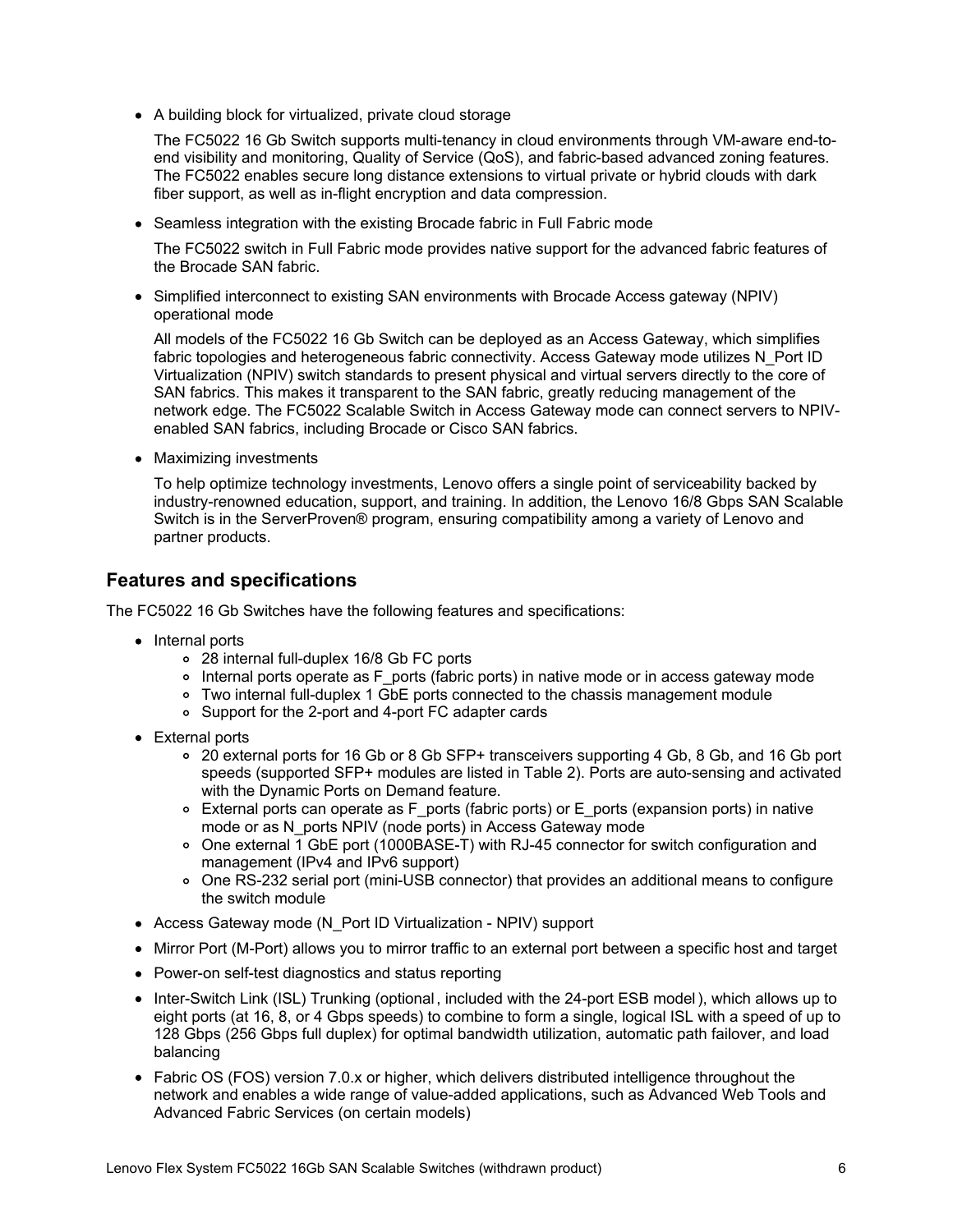- Supports up to 768 Gbps end-to-end full-duplex aggregated bandwidth
- 420 million frames switch per second, 0.7 microseconds latency
- 8192 buffers for up to 3750 km extended distance at 4 Gbps FC (Extended Fabrics license required)
- In-flight 64 Gbps FC compression and decompression support on up to two external ports (no license required)
- In-flight 32 Gbps encryption and decryption on up to two external ports (no license required)
- 48 Virtual Channels (VCs) per port
- Fabric scalability of up to 239 switches in Full Fabric mode
- Port mirroring to monitor ingress or egress traffic from any port within the switch
- Two I2C connections able to interface to redundant management modules
- Hot pluggable switches in the chassis and SFP+ optical transceivers in the switches
- Single fuse circuit
- Four temperature sensors
- One internal real-time clock
- Managed with Web Tools
- Supports up to 128 domains in Native mode and Interoperability mode
- Full fabric switch mode may be changed to or from Access Gateway mode
- Nondisruptive code load in Native mode and Access Gateway (NPIV) mode
- 255 NPIV N port logins per physical port
- D port support on external ports (16Gbps SFP+ only)
- Class 2 and Class 3 frames Class of Service
- Registered State Change Notification (RSCN)
- FTP support for firmware upgrades
- SNMP/MIB monitoring functionality contained within the Ethernet Control MIB-II (RFC1213-MIB)
- UUID put into MIB structure
- End-to-end optics and link validation
- Ability to send switch events and syslogs to the Chassis Management Module (CMM)
- Traps identify cold start, warm start, link up/link down, and authentication failure events
- Support for IPv4 and IPv6 on the management ports
- Advanced SAN Fabric Services
	- Bottleneck Detection
	- Dynamic Fabric Provisioning (DFP)
	- Dynamic Path Selection (DPS)
	- Enhanced BB credit recovery
	- FDMI
	- Frame Redirection
	- Frame-based Trunking
	- FSPF
	- o IPoFC
	- Management Server
	- NPIV
	- o NTP v3
	- Port Fencing
	- Reliable Commit Service (RCS)
	- o Simple Name Server (SNS)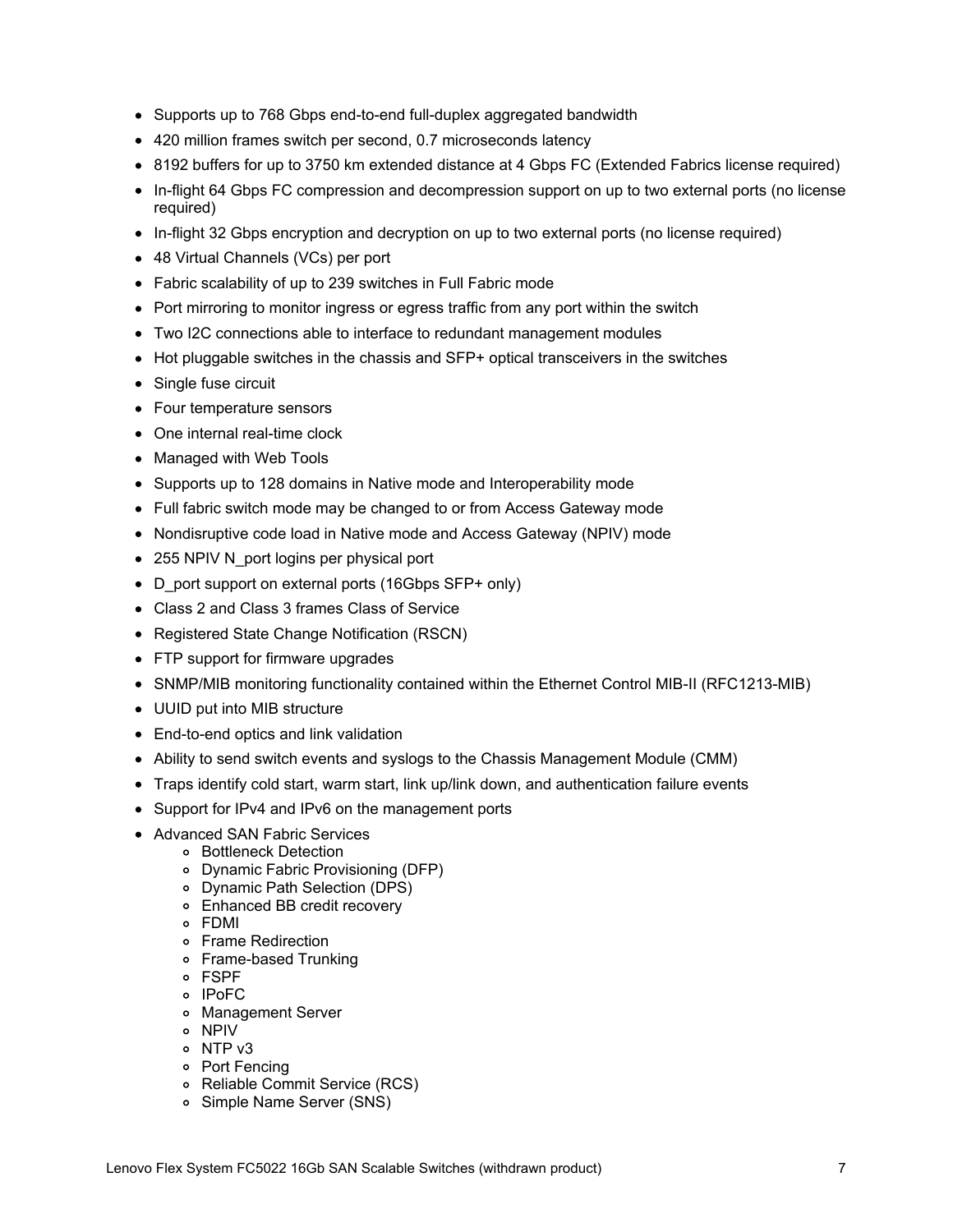- Software management
	- HTTPS
	- SNMP v1/v3 (FE MIB, FC Management MIB)
	- o SSH
	- Auditing
	- Syslog
	- APM
	- Command Line Interface (CLI)
	- SMI-S compliant
	- Administrative Domains
- Security management
	- AES-GCM-256 encryption on ISLs
	- DH-CHAP (between switches and end devices)
	- FCAP switch authentication
	- FIPS 140-2 L2-compliant
	- HTTPS
	- o IPsec
	- IP filtering
	- LDAP with IPv6
	- Port Binding
	- RADIUS
	- User-defined Role-Based Access Control (RBAC)
	- o Secure Copy (SCP)
	- Secure RPC
	- o SFTP
	- SSH v2
	- o SSL
	- Switch Binding
	- Trusted Switch
- Diagnostics
	- o D Port offline diagnostics (16 Gbps optics only)
		- **Electrical/optical loopback**
		- Link traffic/latency/distance
	- POST and embedded online/offline diagnostics
		- **Environmental monitoring**
		- $\blacksquare$  FCping
		- Pathinfo (FC traceroute)
		- **Frame viewer**
		- Non-disruptive daemon restart
		- **Port mirroring**
		- Optics health monitoring
		- Power monitoring
		- RAS trace logging
		- Rolling Reboot Detection (RRD)

Flex System FC5022 switches come standard with the following software features:

- Full Fabric mode: Enables high performance 16 Gb or 8 Gb fabric switching
- Access Gateway mode: Leverages NPIV to connect to any fabric without adding switch domains to reduce management complexity
- Dynamic Path Selection: Enables exchange-based load balancing across multiple Inter-Switch Links for superior performance
- Advanced Zoning: Segments a SAN into virtual private SANs to increase security and availability
- Server Application Optimization: Allows VM QoS, authentication, and monitoring from SAN through adapter to VM and associated virtualized application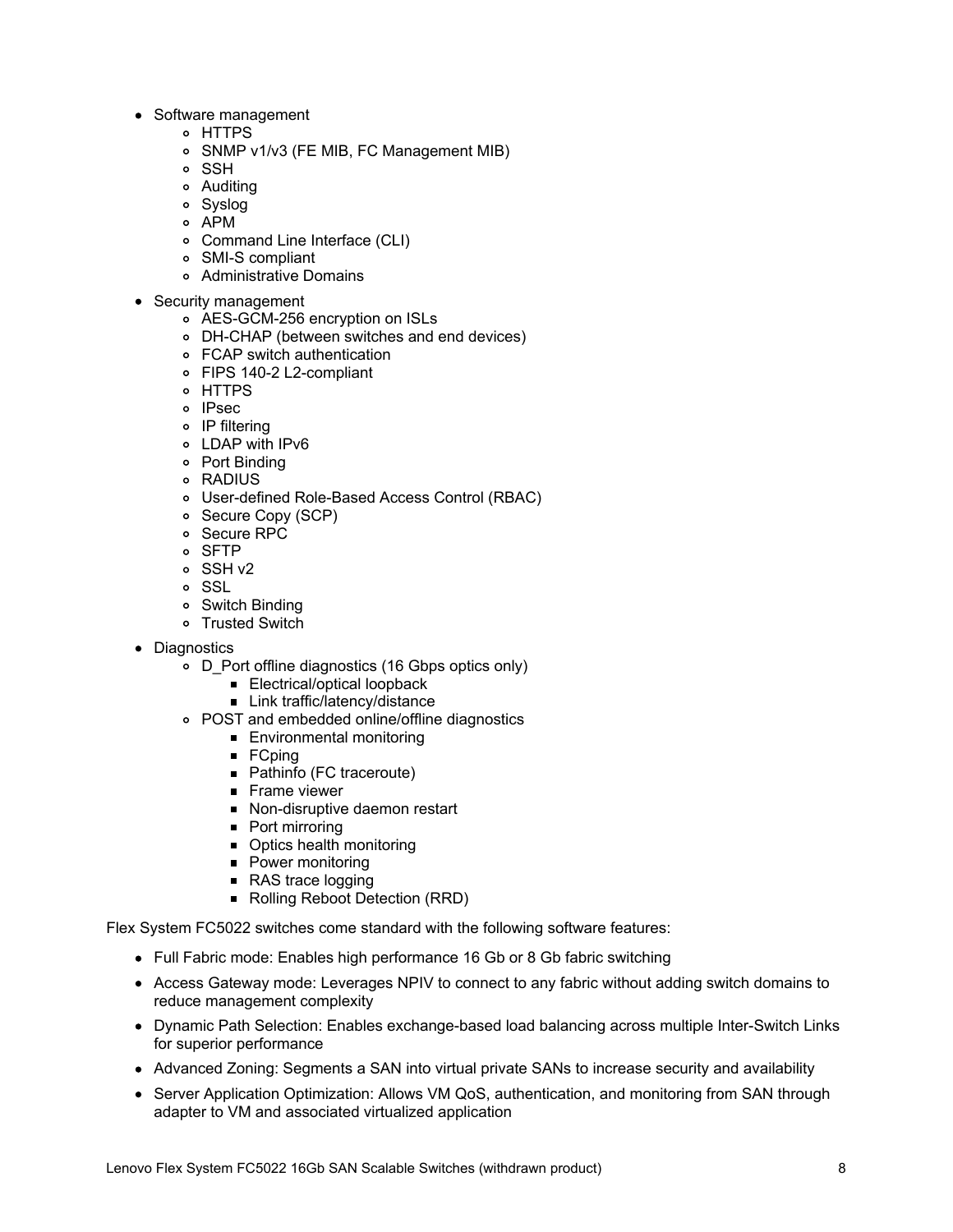The 24-port ESB model (part number 90Y9356) is a fully enabled switch with a complete set of licensed features that maximizes performance, ensures availability, and simplifies management for the most demanding applications and expanding virtualization environments. The factory-installed licenses include:

- ISL Trunking: Consolidates ISLs into fault-tolerant and load-balanced trunks with bandwidth of up to 128 Gbps for greater performance and simplified management
- Fabric Vision: Provides a policy-based, fabric-wide threshold monitoring and alerting tool.
- Extended Fabrics: Extends Fibre Channel SANs beyond traditional distance limitations for replication and backup at full bandwidth

#### **Fibre Channel standards**

The switch supports the following FC standards:

- FC-AL-2 INCITS 332: 1999
- FC-GS-5 ANSI INCITS 427 (includes the following):
	- FC-GS-4 ANSI INCITS 387: 2004
- FC-IFR INCITS 1745-D, revision 1.03 (under development)
- FC-SW-4 INCITS 418:2006 (includes the following):
- FC-SW-3 INCITS 384: 2004
- FC-VI INCITS 357: 2002
- FC-TAPE INCITS TR-24: 1999
- FC-DA INCITS TR-36: 2004 (includes the following):
	- FC-FLA INCITS TR-20: 1998
	- FC-PLDA INCIT S TR-19: 1998
- FC-MI-2 ANSI/INCITS TR-39-2005
- FC-PI INCITS 352: 2002
- FC-PI-2 INCITS 404: 2005
- FC-PI-4 INCITS 1647-D, revision 7.1 (under development)
- FC-PI-5 INCITS 479: 2011
- FC-FS-2 ANSI/INCITS 424:2006 (includes the following):
	- FC-FS INCITS 373: 2003
- FC-LS INCITS 433: 2007
- FC-BB-3 INCITS 414: 2006 (includes the following):
- FC-BB-2 INCITS 372: 2003
- FC-SB-3 INCITS 374: 2003 (replaces FC-SB ANSI X3.271: 1996; FC-SB-2 INCITS 374: 2001)
- RFC 2625 IP and ARP Over FC
- RFC 2837 Fabric Element MIB
- MIB-FA INCITS TR-32: 2003
- FCP-2 INCITS 350: 2003 (replaces FCP ANSI X3.269: 1996)
- SNIA Storage Management Initiative Specification (SMI-S) Version 1.2 (includes the following):
	- SNIA Storage Management Initiative Specification (SMI-S) Version 1.03 ISO standard IS24775-2006. Replaces (ANSI INCITS 388: 2004)
	- SNIA Storage Management Initiative Specification (SMI-S) Version 1.1.0
	- SNIA Storage Management Initiative Specification (SMI-S) Version 1.2.0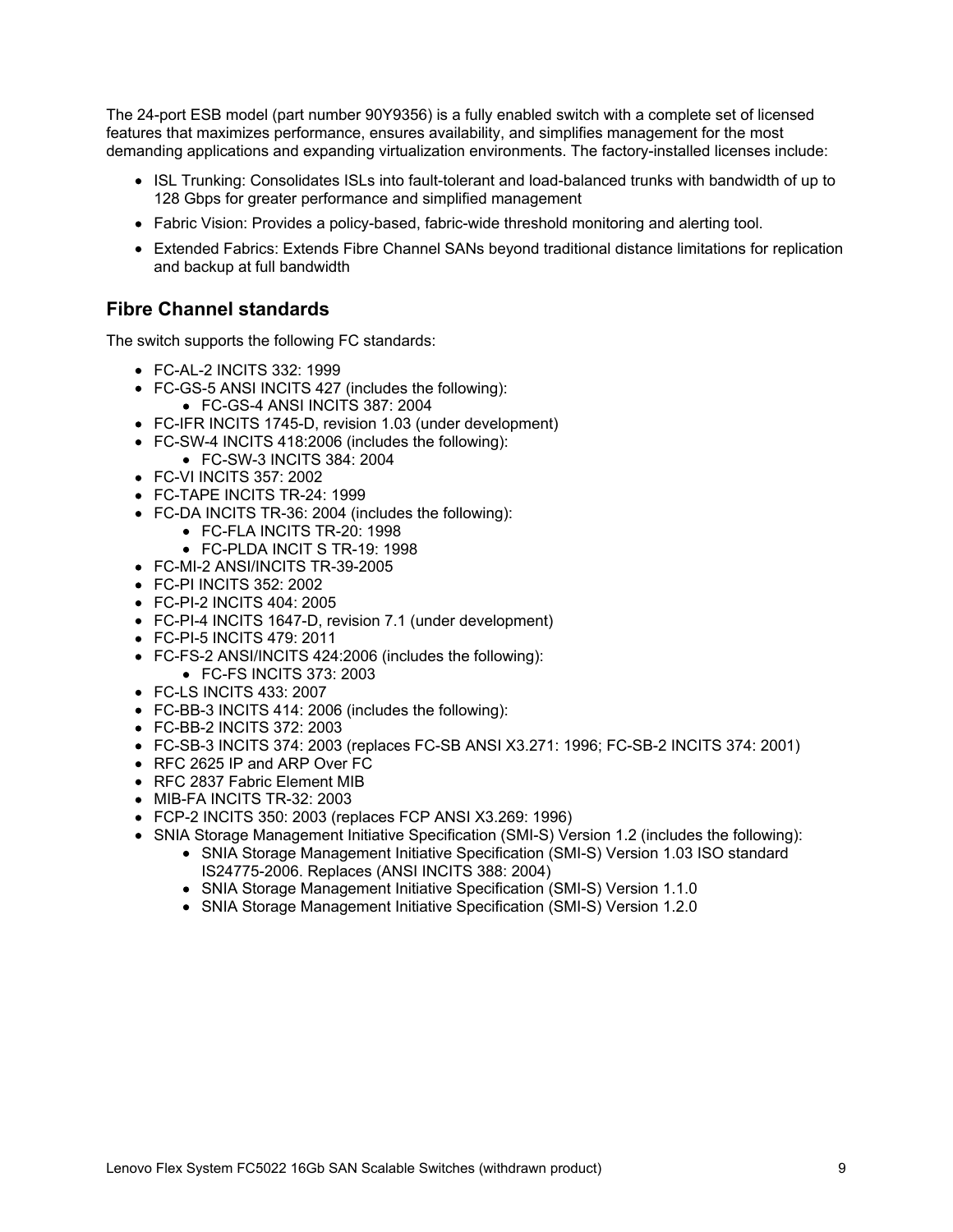## **Chassis and adapter cards**

The switches are installed in switch bays in the rear of the Flex System chassis, as shown in the following figure. Switches are normally installed in pairs since ports on the I/O adapter cards installed in the compute nodes are routed to two switch bays for redundancy and performance.



Figure 2. Location of the switch bays in the Flex System chassis

The following table shows compatibility information for the FC5022 and Flex System chassis.

| <b>Description</b>                                                | Part<br>number | <b>Enterprise</b><br><b>Chassis</b><br>with CMM | <b>Enterprise</b><br><b>Chassis</b><br>with CMM2 | Carrier-grade<br><b>Chassis with</b><br>CMM <sub>2</sub> |
|-------------------------------------------------------------------|----------------|-------------------------------------------------|--------------------------------------------------|----------------------------------------------------------|
| Lenovo Flex System FC5022 16Gb SAN Scalable<br>Switch             | 88Y6374        | Yes                                             | Yes                                              | Yes                                                      |
| Lenovo Flex System FC5022 24-port 16Gb SAN<br>Scalable Switch     | 00Y3324        | Yes                                             | Yes                                              | Yes                                                      |
| Lenovo Flex System FC5022 24-port 16Gb ESB SAN<br>Scalable Switch | 90Y9356        | Yes                                             | Yes                                              | Yes                                                      |

The Flex System FC5022 16Gb SAN Scalable Switches can be installed in bays 1, 2, 3, and 4 of the Flex System chassis. A supported adapter card must be installed in a corresponding slot of the compute node (slot 1 when switches are installed in bays 1 and 2 or slot 2 when switches are in bays 3 and 4).

With compute nodes that have an integrated dual-port 10 GbE network interface controller (NIC) these switches can only be installed in bays 3 and 4 because integrated NIC ports are routed to bays 1 and 2 with a specialized periscope connector and the FC adapter card cannot be installed in the slot 1. When needed, however, the periscope connector can be replaced with an FC adapter card, in which case the integrated NIC will be disabled and FC switches can be used in bays 1 and 2.

The following table shows the connections between dual-port and 4-port FC adapters installed in the compute nodes to the switch bays in the chassis with Flex System FC5022 16 Gb SAN Scalable Switches.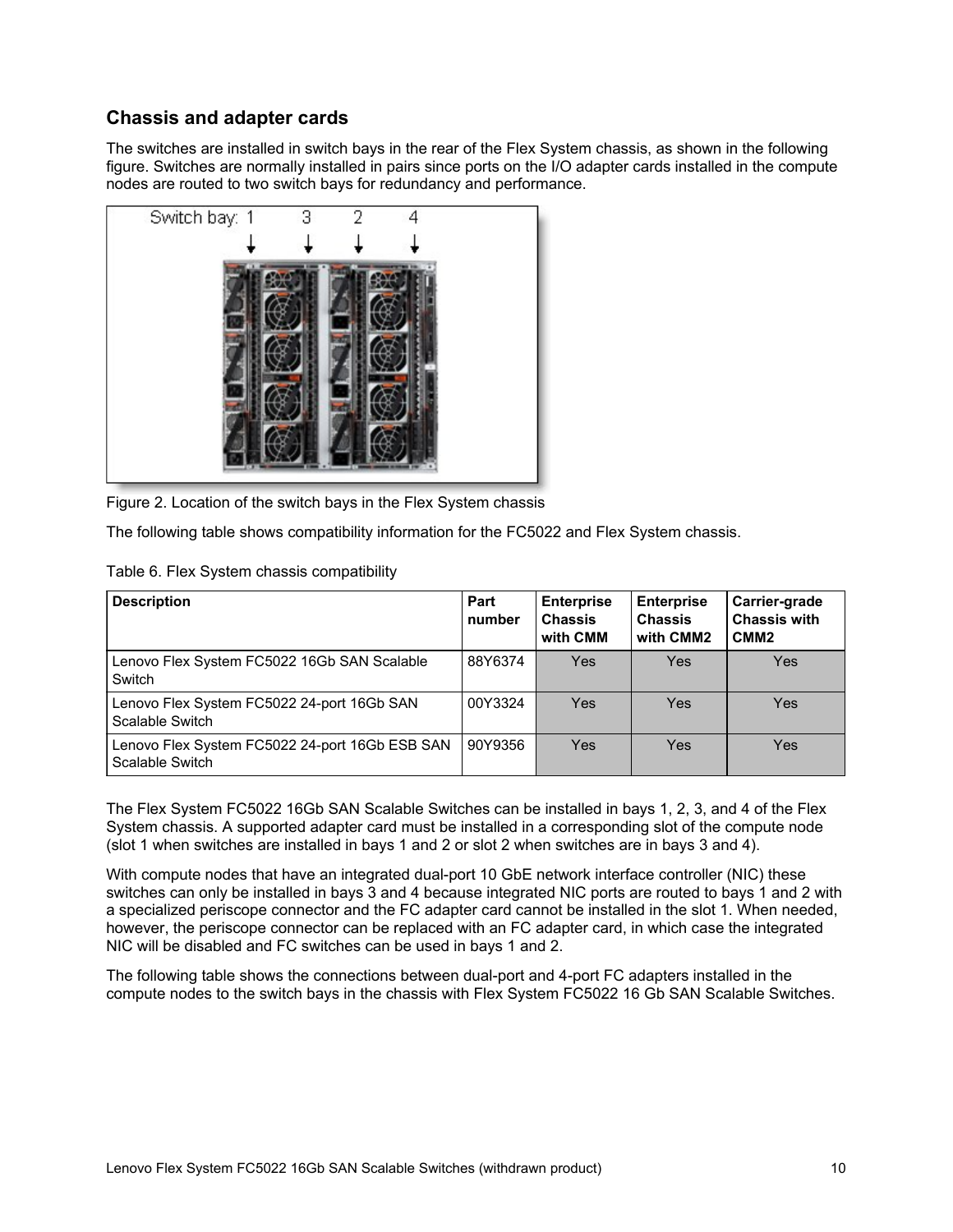Table 7. Adapter to I/O bay correspondence

| I/O adapter slot in the server | Port on the adapter | Corresponding I/O module bay in the chassis |
|--------------------------------|---------------------|---------------------------------------------|
| Slot 1                         | Port 1              | Module bay 1                                |
|                                | Port 2              | Module bay 2                                |
|                                | Port 3              | Module bay 1                                |
|                                | Port 4              | Module bay 2                                |
| Slot 2                         | Port 1              | Module bay 3                                |
|                                | Port 2              | Module bay 4                                |
|                                | Port 3              | Module bay 3                                |
|                                | Port 4              | Module bay 4                                |
| Slot 3                         | Port 1              | Module bay 1                                |
| (full-wide compute nodes only) | Port 2              | Module bay 2                                |
|                                | Port 3              | Module bay 1                                |
|                                | Port 4              | Module bay 2                                |
| Slot 4                         | Port 1              | Module bay 3                                |
| (full-wide compute nodes only) | Port 2              | Module bay 4                                |
|                                | Port 3              | Module bay 3                                |
|                                | Port 4              | Module bay 4                                |

The following table shows the connections between 4-port adapters installed in the x222 compute nodes to the switch bays in the chassis with Flex System FC5022 16Gb SAN Scalable Switches.

Table 8. x222 adapter to I/O bay correspondence

| <b>Server</b> | FC5024D 4-port<br>16Gb FC Adapter | <b>Corresponding I/O module</b><br>bay in the chassis |
|---------------|-----------------------------------|-------------------------------------------------------|
| Upper server  | Port 1                            | Module bay 3                                          |
|               | Port 2                            | Module bay 4                                          |
| Lower server  | Port 1                            | Module bay 3                                          |
|               | Port 2                            | Module bay 4                                          |

With the x222, each node bay consumes four ports on the switch, therefore, additional port licenses might be needed depending on your configuration (see Table 1 for FoD port upgrades).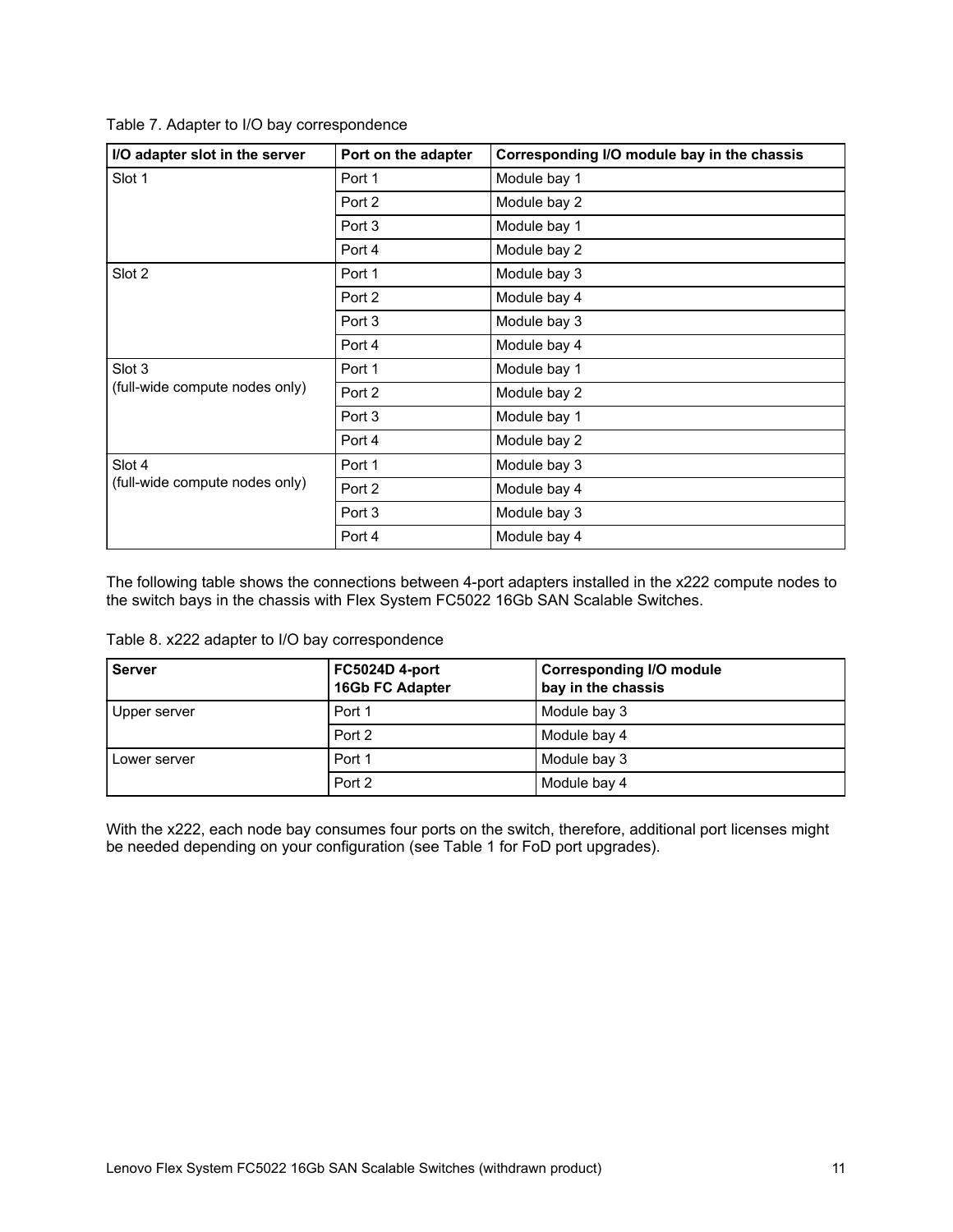## **Connectors and LEDs**

The following figure shows the front panel of the Lenovo Flex System FC5022 16Gb SAN Scalable Switches.

| 20x external SFP+ ports     |                                                         |
|-----------------------------|---------------------------------------------------------|
| Mini-USB<br>management port | 1 GbE RJ-45<br>Switch<br><b>LEDs</b><br>management port |

Figure 3. Front panel of the Lenovo Flex System FC5022 16Gb SAN Scalable Switches

The front panel contains the following components:

- LEDs that display the status of the switch module and the fabric:
	- The OK LED indicates that the switch module has passed the power-on self-test (POST) with no critical faults and is operational.
	- The blue Identify LED can be used to identify the switch physically, by illuminating via the management software.
	- The Error LED (switch module error) indicates that the switch module has failed the POST or detected an operational fault.
- One mini-USB RS-232 console port that provides an additional means to configure the switch module. This mini-USB-style connector enables connection of a special serial cable (cable is optional and it is not included with the switch; see the part number information section for details).
- One 1 Gb Ethernet RJ-45 port for switch configuration and management
- 20 external SFP+ port connectors to attach SFP+ modules for 16 Gb, 8 Gb or 4 Gb connections to external FC devices
- An FC link error LED and an FC Tx/Rx LED for each external port on the switch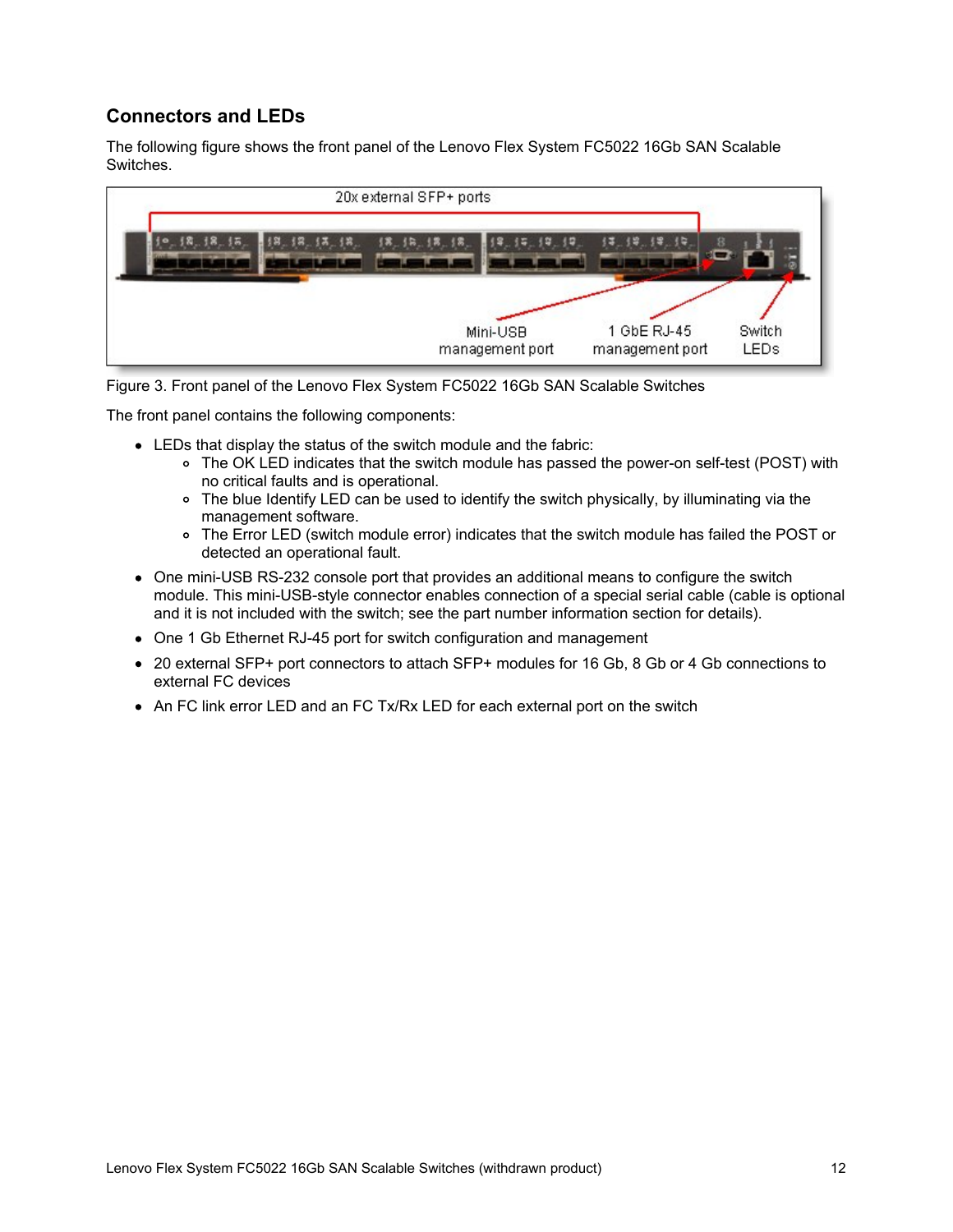## **Cabling requirements**

The following table lists the cables required for the switch.

Table 9. FC5022 cabling requirements

| <b>Transceiver</b>                 | Cable<br><b>Connector</b>                                                                                                                            |              |  |  |  |
|------------------------------------|------------------------------------------------------------------------------------------------------------------------------------------------------|--------------|--|--|--|
| 16 Gb Fibre Channel                |                                                                                                                                                      |              |  |  |  |
| 16 Gb FC SW SFP+ Module            | Up to 30 m with fiber optic cables supplied by Lenovo (see Table 2);<br>850 nm OM3 multimode fiber up to 100 m or OM4 multimode fiber<br>up to 125 m | LC.          |  |  |  |
| 16 Gb FC LW SFP+ Module            | 1310 nm single-mode fiber cable $(9 \mu)$ up to 10 km                                                                                                | LC           |  |  |  |
| 16 Gb FC ELW SFP+<br>Module        | 1310 nm single-mode fiber cable $(9 \mu)$ up to 25 km                                                                                                | LC.          |  |  |  |
| 8 Gb Fibre Channel                 |                                                                                                                                                      |              |  |  |  |
| 8 Gb FC SW SFP+ Module             | Up to 30 m with fiber optic cables supplied by Lenovo (see Table 2);<br>850 nm OM3 multimode fiber up to 150 m                                       | LC.          |  |  |  |
| 8 Gb FC LW SFP+ Module             | 1310 nm single-mode fiber cable $(9 \mu)$ up to 10 km                                                                                                | LC           |  |  |  |
| 8 Gb FC ELW SFP+ Module            | 1310 nm single-mode fiber cable $(9 \mu)$ up to 25 km                                                                                                | LC.          |  |  |  |
| Management ports                   |                                                                                                                                                      |              |  |  |  |
| External 1 GbE<br>management port  | UTP Category 5, 5E, and 6 up to 100 meters                                                                                                           | <b>RJ-45</b> |  |  |  |
| External RS-232<br>management port | DB-9-to-mini-USB or RJ-45-to-mini-USB console cable (comes with<br>optional Management Serial Access Cable, 90Y9338)                                 | Mini-USB     |  |  |  |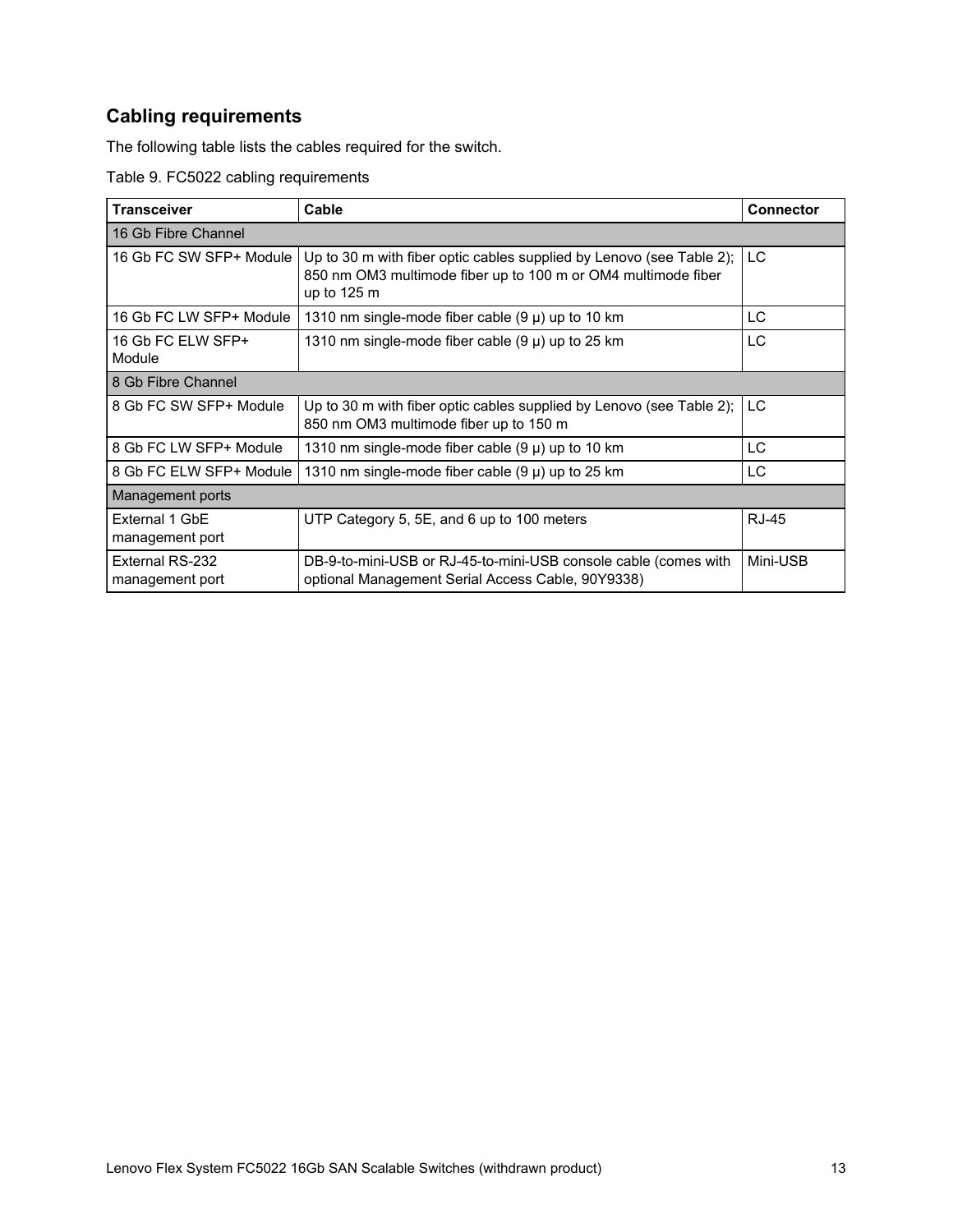#### **Management software**

Lenovo offers optional Brocade SANnav Management Portal and SANnav Global View software license subscriptions that provide comprehensive visibility into the SAN environment, allow administrators to quickly identify, isolate, and correct problems, and accelerate administrative tasks by simplifying and automating workflows.

SANnav Management Portal is a next-generation SAN management application with a simple browserbased user interface (UI) and with a focus on streamlining common workflows, such as configuration, zoning, deployment, monitoring, troubleshooting, reporting, and analytics.

Lenovo offers the following SANnav Management Portal subscriptions:

- SANnav Management Portal Base: Designed for mid-sized SANs to manage up to 600 SAN switch ports only (SAN director ports can only be managed with the Enterprise edition).
- SANnav Management Portal Enterprise: Designed for enterprise-class SANs to manage up to 15 000 SAN switch and director ports.

SANnav Management Portal supports all Brocade SAN switches and platforms that run the Fabric OS version 7.4 or above, including Lenovo B300, B6505, B6510, DB610S, DB620S, DB400D, DB720S, DB800D, Brocade Directors, and FC5022.

With SANnav Global View, administrators can quickly visualize the health, performance, and inventory of multiple SANnav Management Portal instances using a simple, intelligent dashboard and can easily navigate from a global view down to local environments to investigate points of interest. SANnav Global View is designed to manage up to 20 SANnav Management Portal instances.

For more information, refer to the SANnav Management Portal documentation: [http://www.broadcom.com/products/fibre-channel-networking/software/sannav-management](http://www.broadcom.com/products/fibre-channel-networking/software/sannav-management-portal#documentation)portal#documentation

The following table lists ordering information for the optional SANnav Management Portal and SANnav Global View management tools.

| <b>Part number</b>                                   | <b>Feature code</b>                                        | <b>Description</b>                                                    |  |  |
|------------------------------------------------------|------------------------------------------------------------|-----------------------------------------------------------------------|--|--|
|                                                      | SANnav Management Portal electronic authorization licenses |                                                                       |  |  |
| 7S0C0010WW                                           | S <sub>1</sub> K <sub>6</sub>                              | Brocade SANnav Mgmt Portal Base Edition - 1YR License 600 ports       |  |  |
| 7S0C0013WW                                           | S <sub>1</sub> K <sub>8</sub>                              | Brocade SANnav Mgmt Portal Base Edition - 3YR License 600 ports       |  |  |
| 7S0C001KWW                                           | S4MB                                                       | Brocade SANnav Mgmt Portal Base Edition - 5YR License 600 ports       |  |  |
| 7S0C0011WW                                           | <b>S1K7</b>                                                | Brocade SANnav Mgmt Portal Enterprise Edition - 1YR License 15K ports |  |  |
| 7S0C0014WW                                           | S <sub>1</sub> K <sub>9</sub>                              | Brocade SANnav Mgmt Portal Enterprise Edition - 3YR License 15K ports |  |  |
| 7S0C001LWW                                           | S4MC                                                       | Brocade SANnav Mgmt Portal Enterprise Edition - 5YR License 15K ports |  |  |
| SANnav Global View electronic authorization licenses |                                                            |                                                                       |  |  |
| 7S0C0012WW                                           | S <sub>1</sub> D <sub>8</sub>                              | Brocade SANnav Global View - 1YR License                              |  |  |
| 7S0C0015WW                                           | S <sub>1</sub> D <sub>9</sub>                              | Brocade SANnav Global View - 3YR License                              |  |  |
| 7S0C001JWW                                           | S4MA                                                       | Brocade SANnay Global View - 5YR License                              |  |  |

Table 10. SANnav Management Portal and SANnav Global View subscription licenses

The SANnav licenses are subscription-based with 1-year, 3-year, or 5-year software entitlement and support.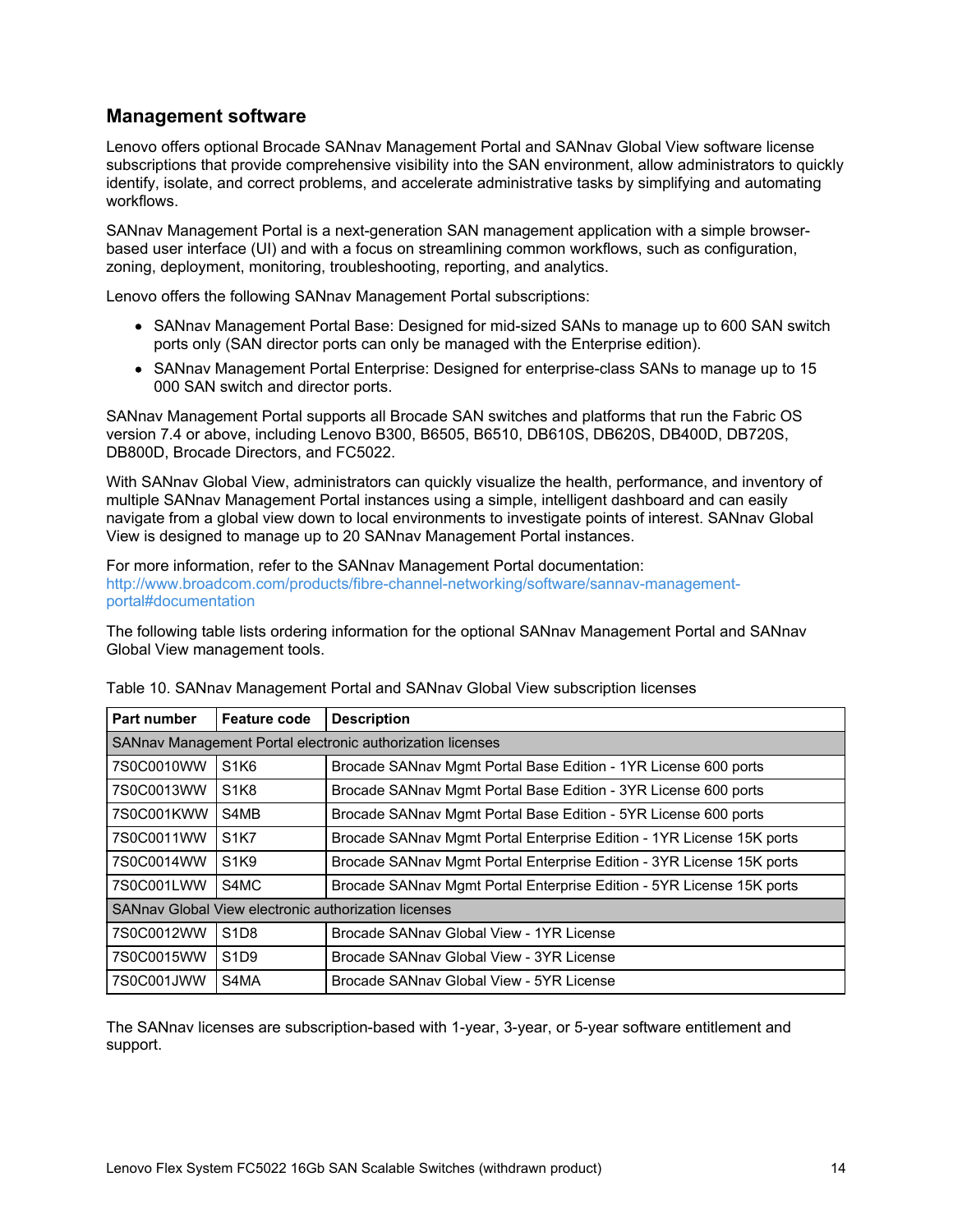## **Warranty**

The FC5022 switches carry a 1-year, customer-replaceable unit (CRU) limited warranty. When installed in a chassis, these switches assume the chassis base warranty and any warranty service upgrade.

## **Physical specifications**

The approximate dimensions and weight of the switch are as follows:

- Height: 30 mm (1.2 in.)
- Width: 401 mm (15.8 in.)
- Depth: 317 mm (12.5 in.)
- Weight: 3.2 kg (7.1 lb)

The shipping dimensions and weight (approximate) of the switch are as follows:

- $\bullet$  Height: 114 mm  $(4.5 \text{ in.})$
- Width: 508 mm (20.0 in.)
- Depth: 432 mm (17.0 in.)
- Weight: 3.6 kg (8.1 lb)

## **Operating environment**

The FC5022 swithces are supported in the following environment:

- Temperature
	- Operating:  $0^{\circ}$ C to  $35^{\circ}$ C ( $32^{\circ}$ F to  $95^{\circ}$ F)
	- Non-operating:  $5^{\circ}$ C to 45 $^{\circ}$ C (41 $^{\circ}$ F to 113 $^{\circ}$ F)
- Altitude
	- Up to 3,000 m (10,000 ft) above sea level
- Humidity
	- Operating: 20% to 80%, noncondensing at 29°C
	- Non-operating: 8% to 80%, noncondensing at 38°C

## **Regulatory compliance**

The switch conforms to the following standards:

- US: UL, CB, TUV reports and certificates per EN60950-1 2001 / IEC60950-1 2001
- Canada: CSA C22.2 No. 950 or 60950
- Germany: TUV/VDE IEC 950/EN 60950 (TUV component report & IEC60950 CB Report and Certificate)
- FCC Title 47 CFR Part 15, Class A
- Canada ICES-003
- Australia/New Zealand C-Tick AS/NZS CISPR 22:2006
- CE Mark EN55022:2006+A1:2007 and EN55024:1998+A1:2001+A2:2003
- VCCI Class A Japan VCCI 2009
- Korea's EMC with KCC marking (previously MIC marking)
- MIC Notice No. 1996-78 (Korea)
- CISPR 22 Class A
- Taiwan BSMI CNS 13438
- Turkey Communiqué No. 2004/9 and No. 2004/22
- Saudi Arabia EMC.CVG, 28 October 2002
- China GB 9524:1998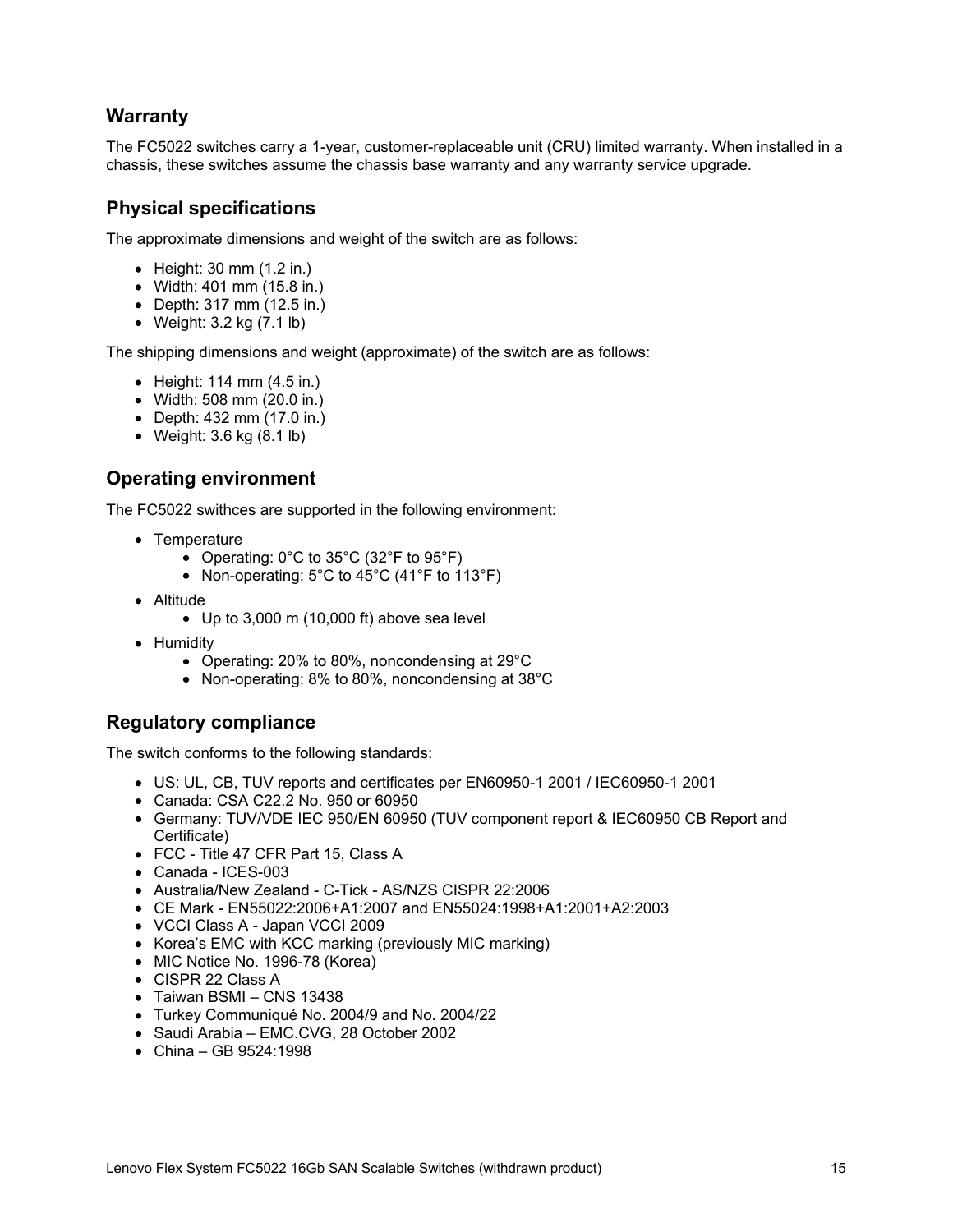#### **Storage connectivity**

Lenovo offers the ThinkSystem DE Series and ThinkSystem DM Series external storage systems for highperformance storage. See the DE Series and DM Series product guides for specific controller models, expansion enclosures and configuration options:

- ThinkSystem DE Series Storage <https://lenovopress.com/storage/thinksystem/de-series#rt=product-guide>
- ThinkSystem DM Series Storage <https://lenovopress.com/storage/thinksystem/dm-series#rt=product-guide>

## **External FC switches**

Lenovo offers the ThinkSystem DB Series of Fibre Channel SAN switches for high-performance storage expansion. See the DB Series product guides for models and configuration options:

• ThinkSystem DB Series SAN Switches: <https://lenovopress.com/storage/switches/rack#rt=product-guide>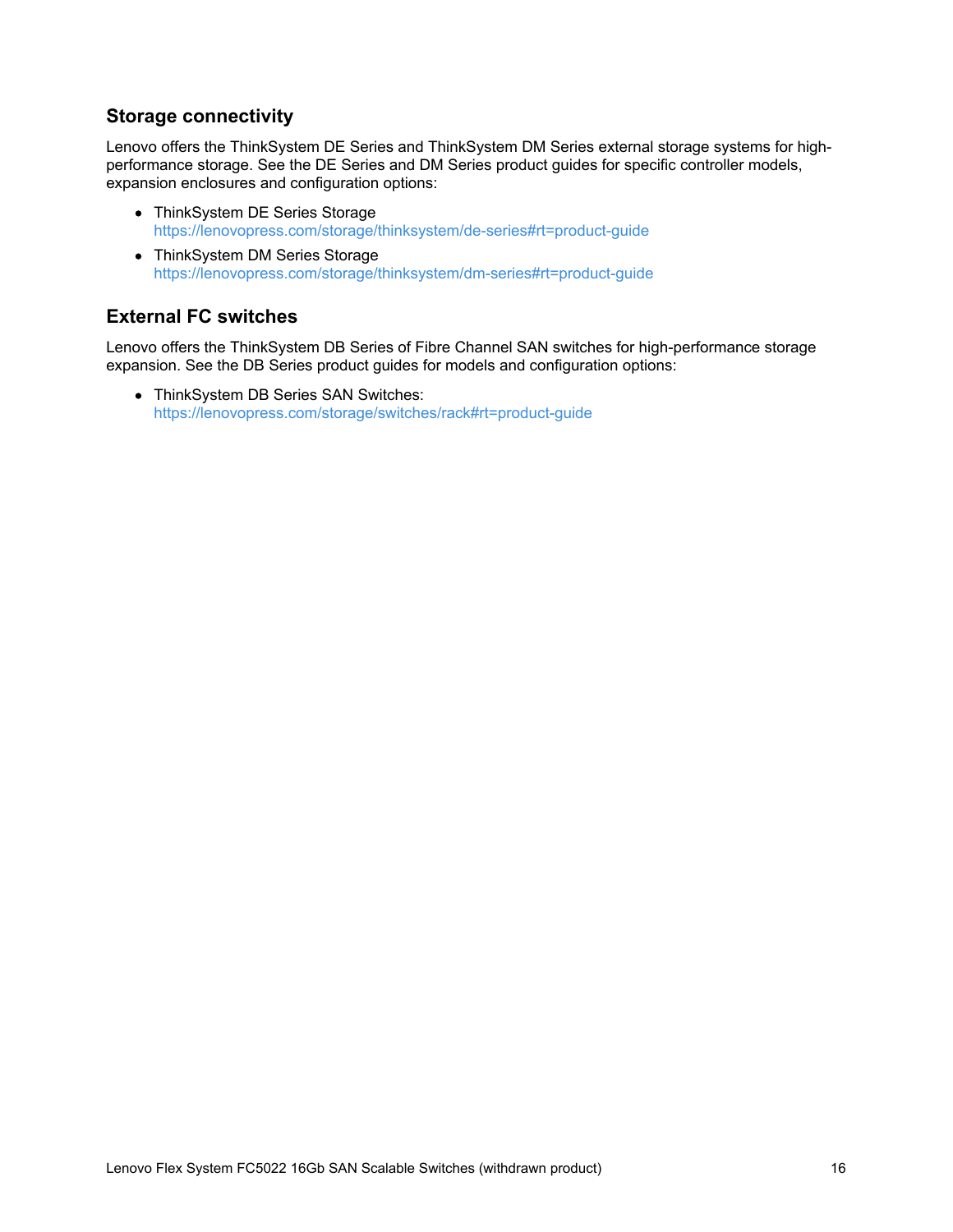## **External backup units**

The following table lists the external backup options that are offered by Lenovo.

| Part number                             | <b>Description</b>                        |
|-----------------------------------------|-------------------------------------------|
| <b>External RDX USB drives</b>          |                                           |
| 4T27A10725                              | ThinkSystem RDX External USB 3.0 Dock     |
| External SAS tape backup drives         |                                           |
| 6160S6E                                 | IBM TS2260 Tape Drive Model H6S           |
| 6160S7E                                 | IBM TS2270 Tape Drive Model H7S           |
| 6160S8E                                 | IBM TS2280 Tape Drive Model H8S           |
| External SAS tape backup autoloaders    |                                           |
| 6171S5R                                 | IBM TS2900 Tape Autoloader w/LTO5 HH SAS  |
| 6171S6R                                 | IBM TS2900 Tape Autoloader w/LTO6 HH SAS  |
| 6171S7R                                 | IBM TS2900 Tape Autoloader w/LTO7 HH SAS  |
| External tape backup libraries          |                                           |
| 6741A1F                                 | IBM TS4300 3U Tape Library-Base Unit      |
| 6741A3F                                 | IBM TS4300 3U Tape Library-Expansion Unit |
| Full High 8 Gb Fibre Channel for TS4300 |                                           |
| 01KP954                                 | LTO 8 FH Fibre Channel Drive              |
| 01KP938                                 | LTO 7 FH Fibre Channel Drive              |
| 01KP935                                 | LTO 6 FH Fibre Channel Drive              |
| Half High 8 Gb Fibre Channel for TS4300 |                                           |
| 01KP952                                 | LTO 8 HH Fibre Channel Drive              |
| 01KP936                                 | LTO 7 HH Fibre Channel Drive              |
| 01KP933                                 | LTO 6 HH Fibre Channel Drive              |
| Half High 6 Gb SAS for TS4300           |                                           |
| 01KP953                                 | LTO 8 HH SAS Drive                        |
| 01KP937                                 | LTO 7 HH SAS Drive                        |
| 01KP934                                 | LTO 6 HH SAS Drive                        |

Table 11. External backup options

For more information, see the list of Product Guides in the Backup units category: <https://lenovopress.com/servers/options/backup>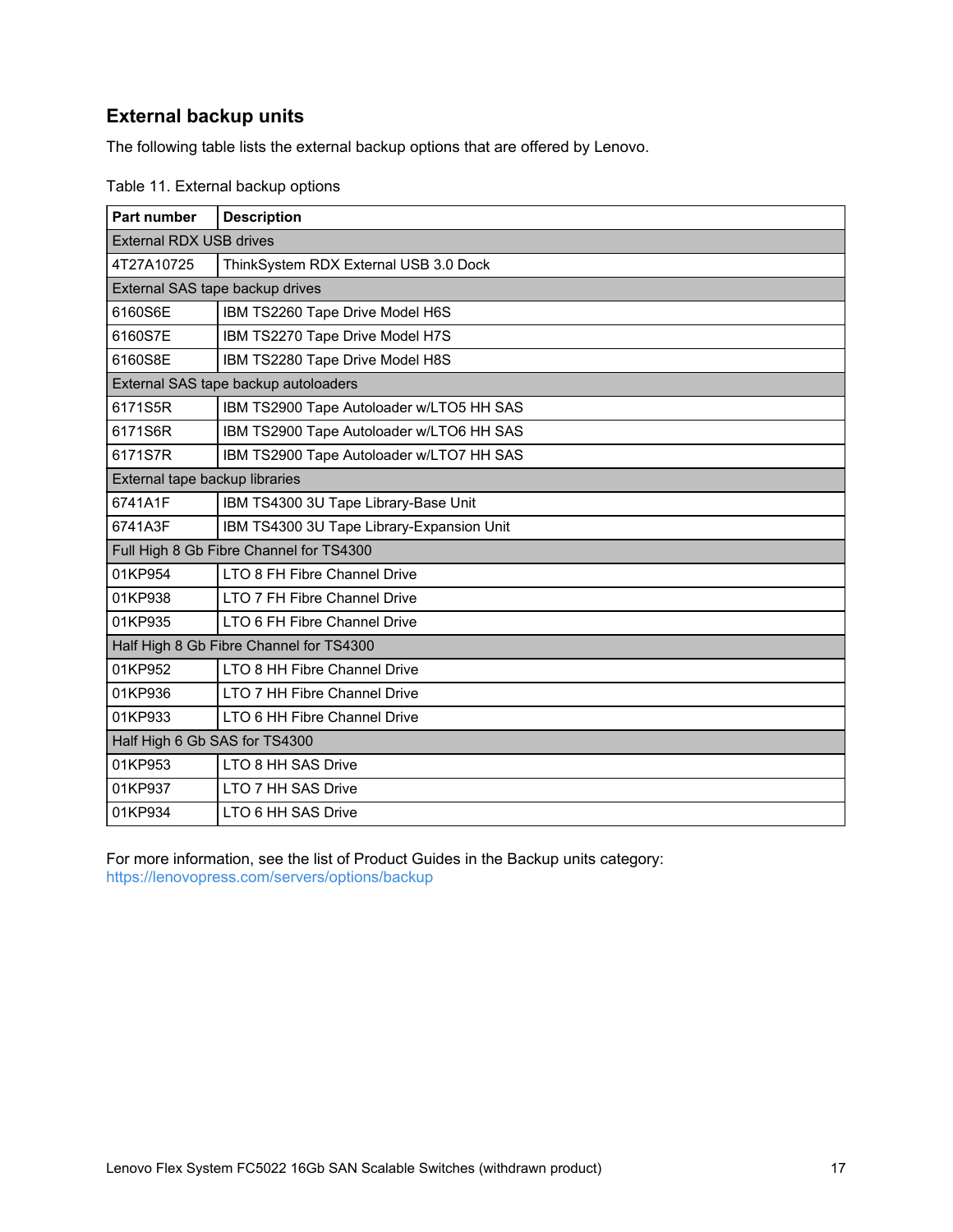## **Related publications and links**

For more information, see the following Lenovo Flex System FC5022 16Gb SAN Switches product publications:

Flex System [Information](https://flexsystem.lenovofiles.com/help/topic/com.lenovo.acc.fc5022.doc/Io_module_pharos.html?cp=0_9_1_7) Center for the FC5022 switches

Other documents:

- US Announcement Letter for the 16Gb SAN and 24-port ESB SAN switches <http://ibm.com/common/ssi/cgi-bin/ssialias?infotype=dd&subtype=ca&&htmlfid=897/ENUS112-053>
- US Announcement Letter for the 16Gb 24-port SAN switch <http://ibm.com/common/ssi/cgi-bin/ssialias?infotype=dd&subtype=ca&&htmlfid=897/ENUS112-139>
- US Announcement Letter for the Features on Demand upgrades <http://ibm.com/common/ssi/cgi-bin/ssialias?infotype=dd&subtype=ca&&htmlfid=897/ENUS112-185>
- Flex System Enterprise Chassis Product Guide <http://lenovopress.com/tips0865>
- The Benefits of 16 Gb Fibre Channel in Flex System Solutions <http://lenovopress.com/redp4921>
- Lenovo Flex System Products and Technology, SG24-8255 <http://lenovopress.com/sg248255>
- Flex System Interoperability Guide <http://lenovopress.com/fsig>

## **Related product families**

Product families related to this document are the following:

- [Embedded](https://lenovopress.com/storage/switches/embedded) SAN Switches
- Blade Storage [Modules](https://lenovopress.com/servers/blades/storagemodule)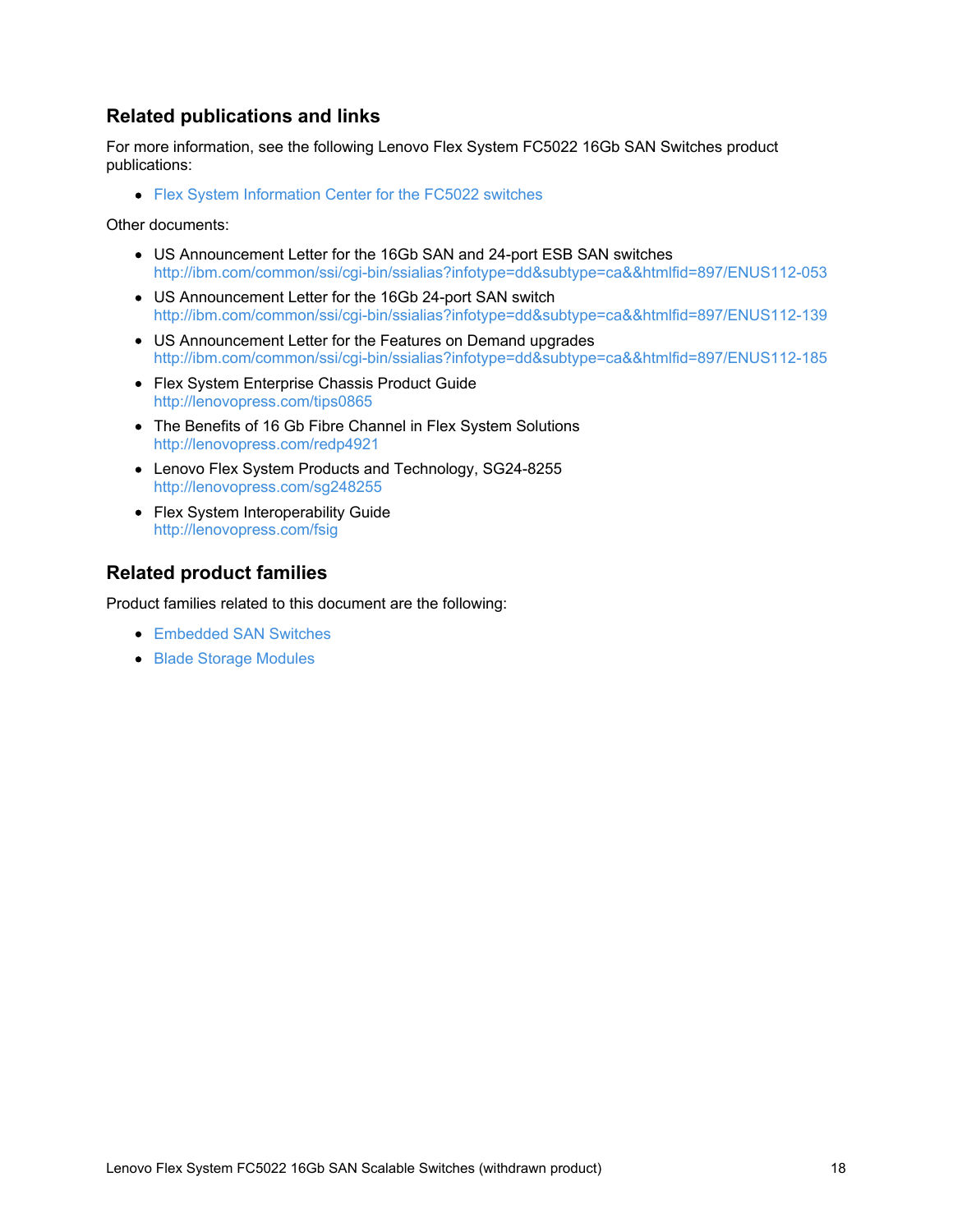#### **Notices**

Lenovo may not offer the products, services, or features discussed in this document in all countries. Consult your local Lenovo representative for information on the products and services currently available in your area. Any reference to a Lenovo product, program, or service is not intended to state or imply that only that Lenovo product, program, or service may be used. Any functionally equivalent product, program, or service that does not infringe any Lenovo intellectual property right may be used instead. However, it is the user's responsibility to evaluate and verify the operation of any other product, program, or service. Lenovo may have patents or pending patent applications covering subject matter described in this document. The furnishing of this document does not give you any license to these patents. You can send license inquiries, in writing, to:

Lenovo (United States), Inc. 8001 Development Drive Morrisville, NC 27560 U.S.A. Attention: Lenovo Director of Licensing

LENOVO PROVIDES THIS PUBLICATION "AS IS" WITHOUT WARRANTY OF ANY KIND, EITHER EXPRESS OR IMPLIED, INCLUDING, BUT NOT LIMITED TO, THE IMPLIED WARRANTIES OF NON-INFRINGEMENT, MERCHANTABILITY OR FITNESS FOR A PARTICULAR PURPOSE. Some jurisdictions do not allow disclaimer of express or implied warranties in certain transactions, therefore, this statement may not apply to you.

This information could include technical inaccuracies or typographical errors. Changes are periodically made to the information herein; these changes will be incorporated in new editions of the publication. Lenovo may make improvements and/or changes in the product(s) and/or the program(s) described in this publication at any time without notice.

The products described in this document are not intended for use in implantation or other life support applications where malfunction may result in injury or death to persons. The information contained in this document does not affect or change Lenovo product specifications or warranties. Nothing in this document shall operate as an express or implied license or indemnity under the intellectual property rights of Lenovo or third parties. All information contained in this document was obtained in specific environments and is presented as an illustration. The result obtained in other operating environments may vary. Lenovo may use or distribute any of the information you supply in any way it believes appropriate without incurring any obligation to you.

Any references in this publication to non-Lenovo Web sites are provided for convenience only and do not in any manner serve as an endorsement of those Web sites. The materials at those Web sites are not part of the materials for this Lenovo product, and use of those Web sites is at your own risk. Any performance data contained herein was determined in a controlled environment. Therefore, the result obtained in other operating environments may vary significantly. Some measurements may have been made on development-level systems and there is no guarantee that these measurements will be the same on generally available systems. Furthermore, some measurements may have been estimated through extrapolation. Actual results may vary. Users of this document should verify the applicable data for their specific environment.

#### **© Copyright Lenovo 2022. All rights reserved.**

This document, TIPS0870, was created or updated on August 9, 2021.

Send us your comments in one of the following ways:

- Use the online Contact us review form found at: <https://lenovopress.com/TIPS0870>
- Send your comments in an e-mail to: [comments@lenovopress.com](mailto:comments@lenovopress.com?subject=Feedback for TIPS0870)

This document is available online at <https://lenovopress.com/TIPS0870>.